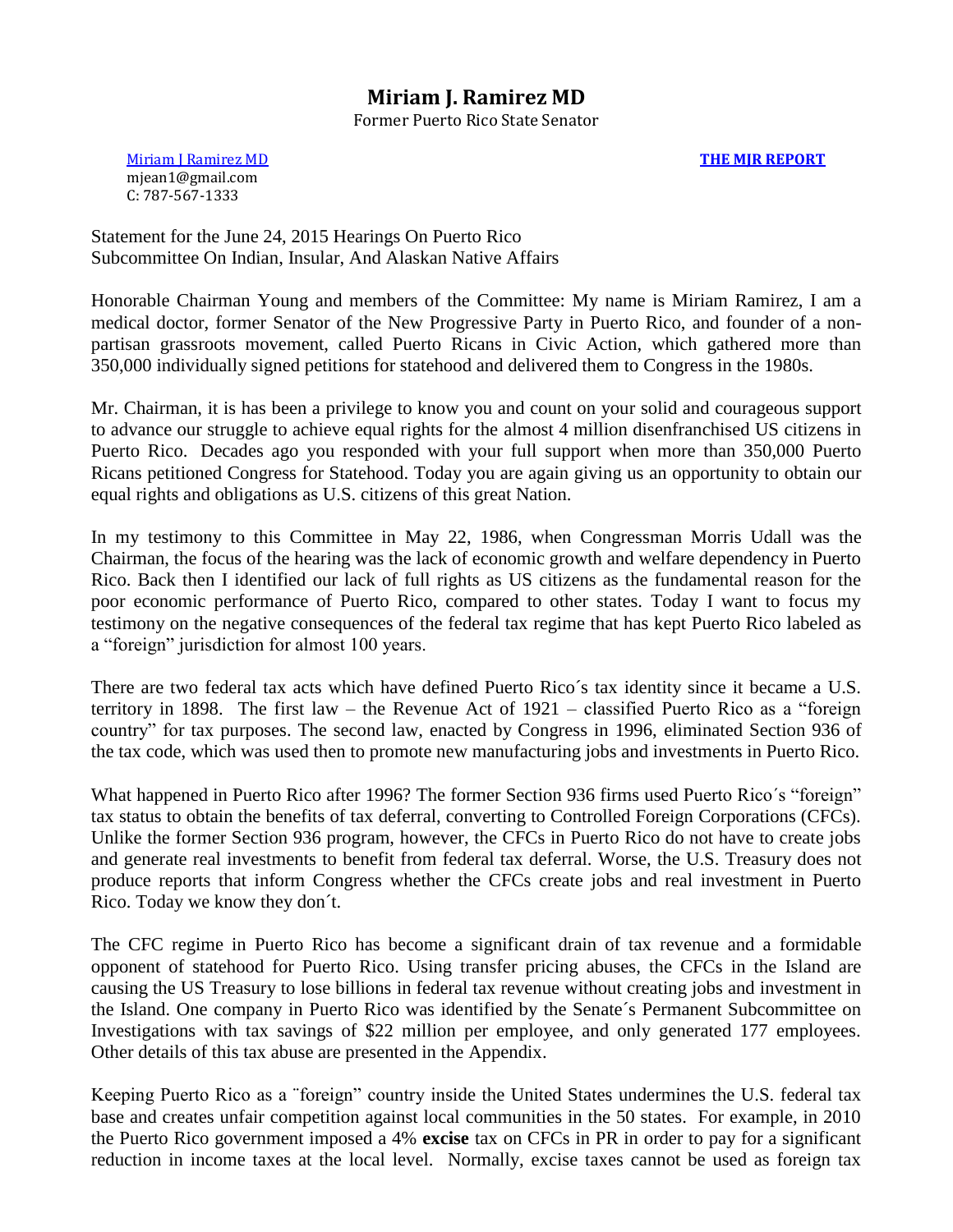credits that reduce the U.S. tax liability dollar for dollar. However, in the case of the Puerto Rico´s 4% excise tax on the US CFCs, the IRS took the position that it would not challenge if US corporations claim a U.S. foreign tax credit. In contrast, taxes imposed in the 50 states can be deducted when calculating federal income tax, provided they are attributable to the conduct of the corporation's business. **Effectively, the U.S. Treasury subsidized Puerto Rico´s 4% excise tax increase almost dollar for dollar. This unrecorded tax expenditure is not available in the 50 states.** 

Politically, the CFCs are effectively in control of our major political parties and their governing agenda. **Whenever the people put pressure for a process of self determination, millions of dollars appear out of nowhere to campaign against statehood, since it will be the death knoll for the CFC scam.** 

There are hundreds of CFCs in Puerto Rico that make enormous campaign donations to the political leaders in Puerto Rico, many of whom are here today in this hearing. I have concluded it is impossible to fight the CFCs if we want to achieve statehood in Puerto Rico. We have to make the CFCs part of the political status solution.

#### **Mr. Chairman, I propose that the statehood bill for Puerto Rico that comes out of your Committee include at a 20-year transition for maintaining the CFCs in Puerto Rico. There is a precedent for adding temporary tax benefits in statehood bills and a transition period was included in the Senate Bill 712 in 1990.**

There is another tax provision that goes back almost 100 years that is keeping Puerto Rico back, preventing us from receiving the full benefits of US citizenship, namely Section 933 of the Internal Revenue Code (IRC).

As you know, Mr. Chairman, Congress in 1917 granted U.S. citizenship to individuals born in Puerto Rico. Thus, a person born in Puerto Rico is subject to the U.S. tax laws. However, section 933 of the IRC exempts from U.S. taxation the Puerto Rico-source income obtained by bona fide residents of Puerto Rico.

To exploit this special federal tax status the "pro-statehood" administration of former Governor Fortuño adopted two laws in 2012. Act 20 entices millionaires who reside in the 50 states to locate to Puerto Rico by taxing their corporate profits from exported services at a flat 4% rate and allowing those profits to be paid out to the owners free of Puerto Rico income tax.

Act 22 grants new Puerto Rico residents a 0% rate on locally sourced interest and dividends as well as all capital gains accrued after they become residents, in order to attract hedge fund managers and active traders. So far 509 tax refugees have been granted Act 22 status and another 600 will get it this year, according to the Puerto Rico's Department of Economic Development & Commerce.

This egregious legislation is effectively eroding the federal and state income tax base and converting Puerto Rico into a tax haven in the US backyard. We are despised by the members of the US Congress of New York, California, Connecticut and other states where these millionaires used to live. This is what our political leaders, of both major parties, have turned Puerto Rico into – a tax haven in the US backyard for a few hundred millionaires.

Mr. Chairman, the citizens of Puerto Rico are outraged by these shameful tax benefits given to a few hundred millionaires, while the rest of us have been subject to multiple tax increases by the present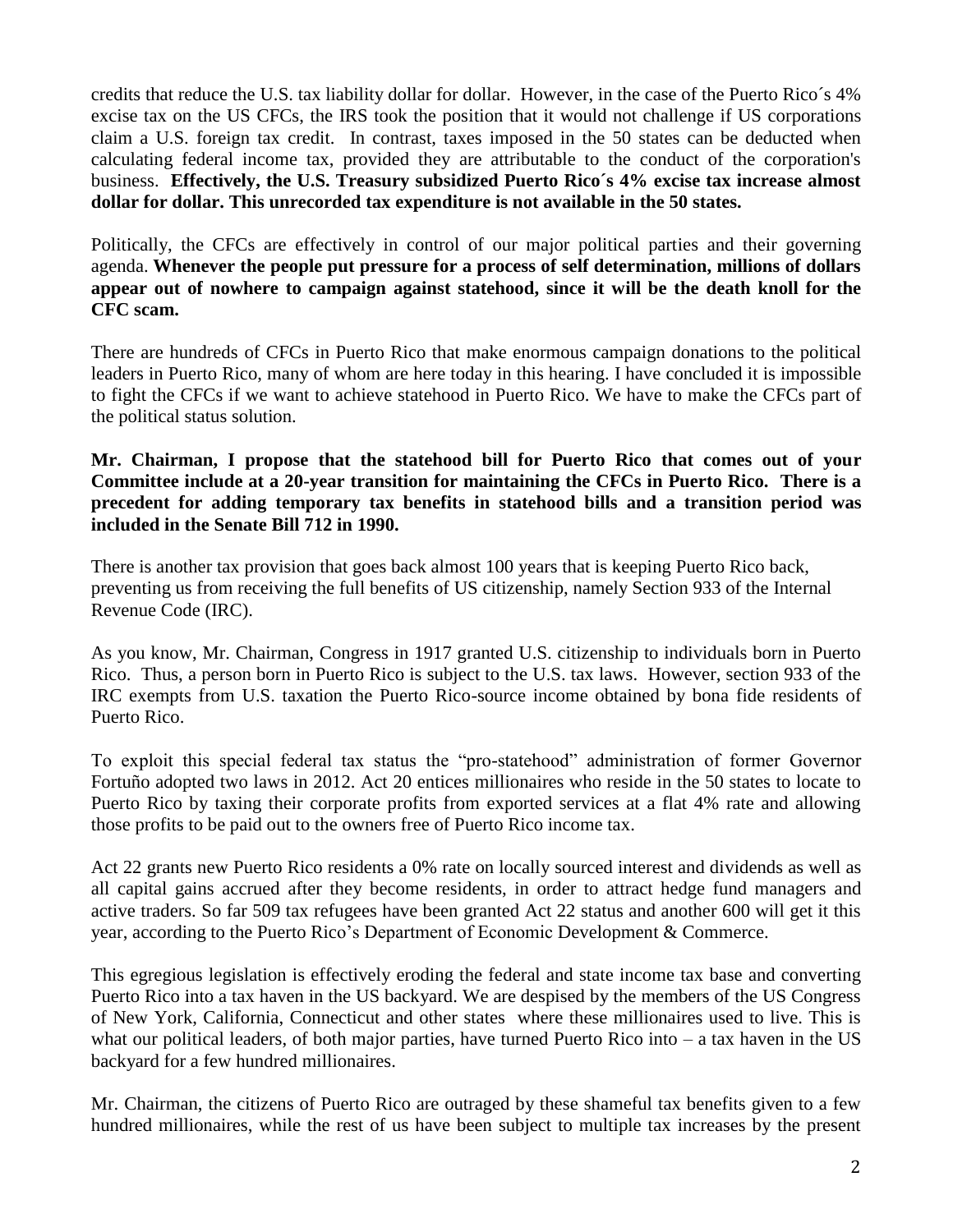Administration in the last three years. **We ask Congress to end this tax abuse, and eliminate Section 933 of the Internal Revenue Code immediately.** 

Some observers in the past have expressed the opinion that the residents of Puerto Rico are better off because Federal income tax laws do not apply in the Island. This opinion is not correct for two reasons:

- 1) The Federal income tax provides job incentives that are lacking in Federal direct spending programs. For example, the exclusion of Puerto Rico residents from the Federal income tax has prevented almost 60 percent of working families from receiving the Federal Earned Income Tax Credit (EITCs). The Federal income tax could be used as an effective tool to increase Puerto Rico´s 40 percent labor force participation rate, which is the lowest in the United States.<sup>1</sup>
- 2) The introduction of the Federal income tax, with the administrative support of the Internal Revenue Service, would increase the effectiveness of the local tax administration in Puerto Rico. Local tax auditors in the Department of Hacienda have experienced a 50 percent decrease in the last six years, at the time when the underground economy in Puerto Rico has grown to about 25 percent of the market economy.

Previous congressional studies have already shown the benefits of participating in the Federal tax system. For example, GAO in 1996 found that if IRC tax rules are applied to residents of Puerto Rico, the average EITC earned by eligible taxpayers would be \$1,494, taxpayers would owe around \$623 million in federal income tax before taking into account the earned income tax credit (EITC), and the aggregate amount of EITC would total \$574 million. About 59 percent of the population filing individual income tax returns would earn some EITC, and 41 percent of the households filing income tax returns would have positive federal income tax liabilities, greater than the EITC received. Thus, the introduction of the Federal income tax in Puerto Rico for individuals would generate a wealth transfer from higher-income individuals who would pay Federal income taxes, to lower-income earners who would receive a refundable credit.<sup>2</sup>

Mr. Chairman, this is the right moment to draft legislation to resolve the political status of Puerto Rico, and include Puerto Rico in the U.S. tax code, with all the responsibilities and privileges of US citizens. This historic change can be achieved by **deleting** Section 933 of the Internal Revenue Code, and **defining** corporations incorporated in Puerto Rico as U.S. Corporations, for tax and other purposes.

With Puerto Rico's full inclusion in the tax code, Congress can stop transfer pricing abuses and create effective tax benefits that generate real jobs and promotes tangible investments in Puerto Rico through specific legislation that treat US citizens in the Island in a manner similar to other communities in the 50 states. There is a real opportunity to draft effective legislation for Puerto Rico that creates a direct link between each dollar of federal tax benefits to a job, similar to the Earned Income Tax Credit that have benefitted residents in the 50 states since 1975. In addition, Federal tax benefits to generate real

 $\overline{a}$ 

<sup>1</sup> See Caribbean Business, "*The real story behind Puerto Rico's low 40.6% labor-participation rate*," May 10, 2011.

<sup>2</sup> Government Accountability Office, Tax Policy *Analysis of Certain Potential Effects of Extending Federal Income Taxation to Puerto Rico*, GGD-96-127.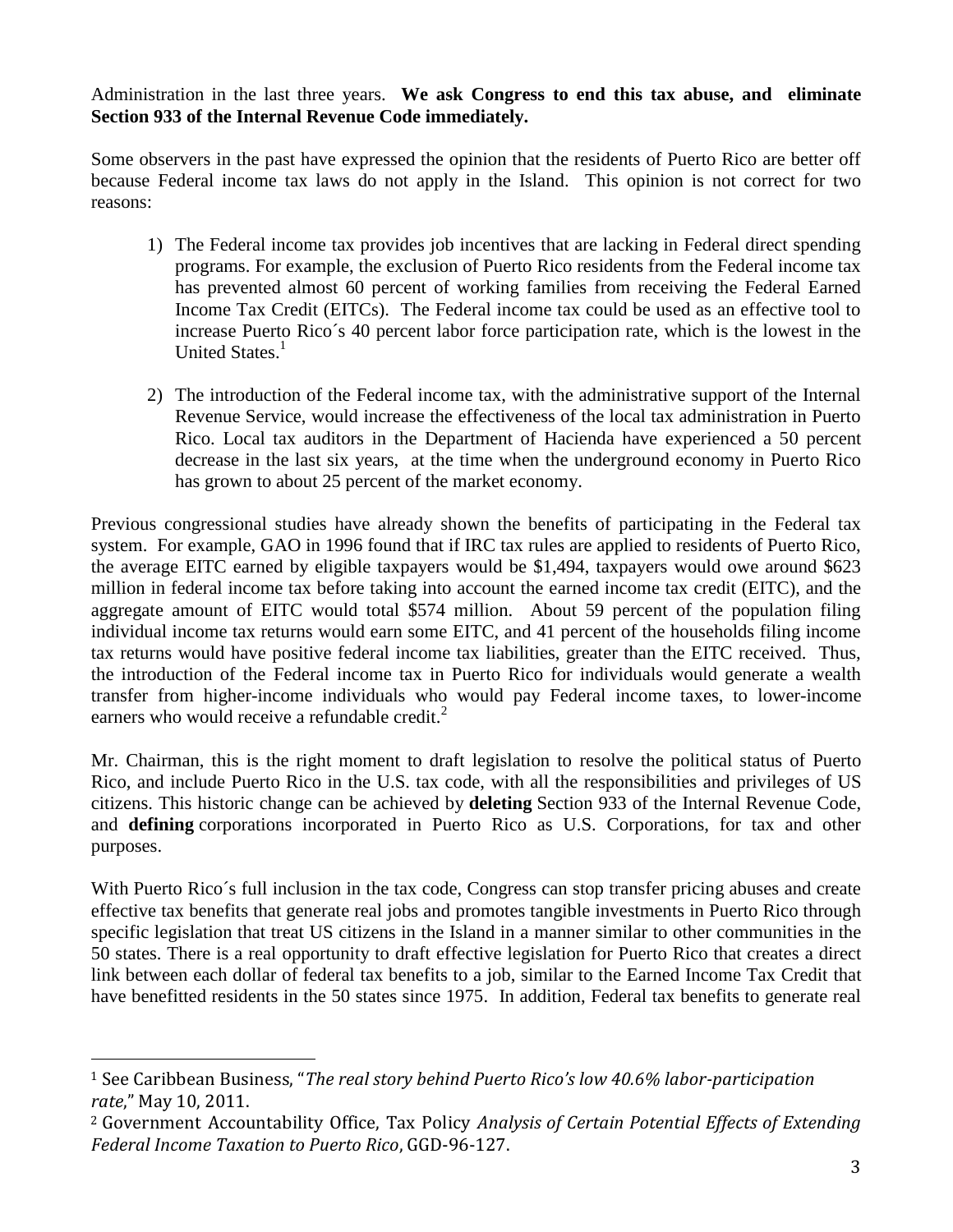investments in Puerto Rico can be designed similar to the provisions in Enterprise Zone acts and the Promise Zones legislative proposals of President Obama.

Bringing back Puerto Rico as a full partner into the federal tax system would carry significant benefits to the People of Puerto Rico and the US Treasury, but are not possible without your strong commitment to carry them through to the final budget agreement. As you know, there are formidable moneyed interests that benefit from using Puerto Rico as a tax heaven, and they would not give up the hugely inefficient tax deferral benefits without a fight. The almost 4 million disenfranchised US citizens in Puerto Rico count on your support to secure our equal rights and responsibilities.

### **THE STATUS ISSUE: The 2012 PLEBICITE AND STATEHOOD**

Regarding the status issue, as you well know, Statehood won the 2012 plebiscite. In that same election, with the same officials, in the same voting areas, with the same requirements. People voted for the Governor, the Resident Commissioner, Legislators, Mayors who were elected and sit in their positions. No one challenged their victories or re-interpreted them.

However, I should not have been surprised when the results were challenged by the spokespersons and hired guns from the economic powers that rule the island, among them a well known Republican corporate lobbyist who sent out a statement to Congress and others, (Attached) against the results of statehood's win. It is not the first time he does this, but then who wouldn't, if you're getting paid to the tune of >2.745 million, just from Puerto Rico.I am sure there is even more \$\$\$ to fight attacks against offshore corporations from their "corporate clients" with vested interest in keeping their business free of tax in the US "FOREIGN" colony of US Citizens in Puerto Rico.

Mr. Chairman, we thank for your support, and ask that Congress does not hold any more plebiscites on status.

We ask that your present a Puerto Rico statehood admission bill with the above terms and others that are consider fair, and ask the US citizens in Puerto Rico to vote if they agree to Congress´ terms and conditions.

I am submitting a draft admission act prepared by my constitutional counsel, Attorney Roberto Santana, which also includes what I call the Costas amendment, in honor of Attorney Luis Costas who first educated me on these issues. To get the CFC's on our side, (or rather off our backs ) award the Corporations special tax incentives for a period of 20 years in the transition process. Then Congress and the people of Puerto Rico would negotiate the details of the transition process, which may or may not be submitted again to the people for final approval.

This is the way we designed it in the original Young bill.

### **C'MON FELLOW AMERICAN CITIZENS HERE IN CONGRESS!! LET's DO THIS!**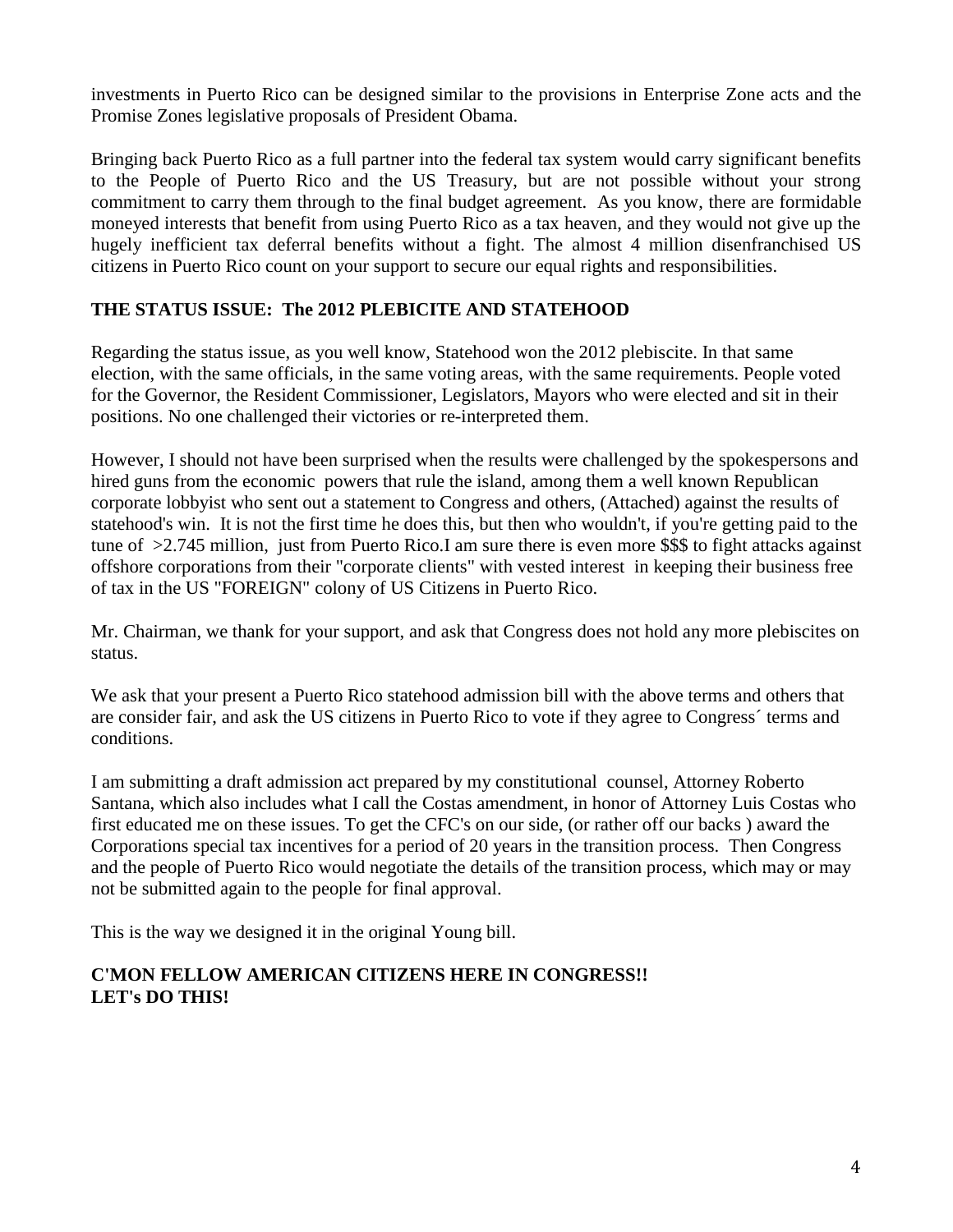### **APPENDIX 1**

### **Draft of Bill to Include Puerto Rico as Part of the United States**

**26 §7701. Definitions**

**(a) When used in this title, where not otherwise distinctly expressed or manifestly incompatible with the intent thereof—**

**…**

**(4) Domestic**

**The term "domestic" when applied to a corporation or partnership means created or organized in the United States or under the law of the United States, or of any State, or Puerto Rico unless, in the case of a partnership, the Secretary provides otherwise by regulations.**

**… (9) United States**

**The term "United States" when used in a geographical sense includes only the States, the District of Columbia and Puerto Rico.** 

**26 USC § 933 - Income from sources within Puerto Rico is deleted.**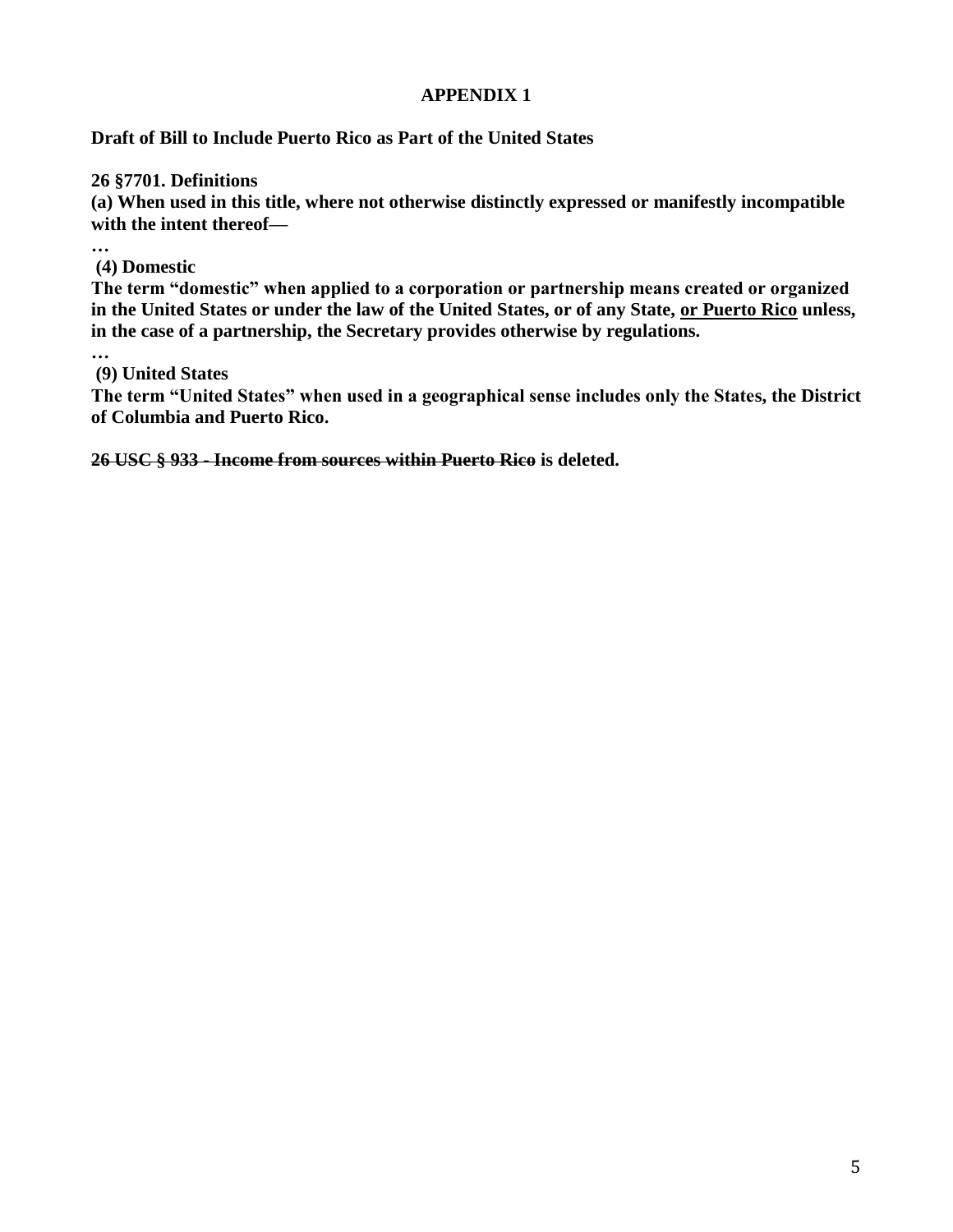### **PUERTO RICO – A "FOREIGN" TAX HAVEN IN THE US BACKYARD**

This brief describes the unexpected results of two Federal tax acts which have defined Puerto Rico´s tax identity since it became a U.S. territory in 1898. The first law – the Revenue Act of 1921 – classified Puerto Rico as a "foreign country" for tax purposes. The second piece – the Small Business Job Protection Act of 1996 Act – eliminated the main Federal tax incentive, known as Section 936, that the U.S. Congress used to promote new manufacturing jobs and investments in Puerto Rico until 1996.

What remained untouched after 1996 was Puerto Rico´s "foreign" tax label, which was embraced by former Section 936 firms in order to obtain the benefits of tax deferral, converting to Controlled Foreign Corporations (CFCs). Unlike the former Section 936 program, however, the CFCs in Puerto Rico do not have to create jobs and generate real investments to benefit from tax deferral, and the U.S. Treasury does not have formal indicators to measure their cost effectiveness. This brief takes a first step to restore accountability and transparency for the CFCs in Puerto Rico, providing the evidence to assess growing CFC Federal tax benefits at a time of decreasing jobs and investments in Puerto Rico.

### **Section 1 – Controlled Foreign Corporations (CFCs) in Puerto Rico**

 $\overline{a}$ 

Puerto Rico has been an unincorporated territory of the United States under the jurisdiction of the U.S. Congress since the Spanish-American War of 1898.<sup>3</sup> Although major U.S. taxes apply in Puerto Rico as in the 50 states, e.g. Social Security taxes, for income tax purposes the U.S. Congress has excluded Puerto Rico since 1921 from the definition of "United States".<sup>4</sup> As a result, although Puerto Rico belongs to the United States and most of its residents are U.S. citizens, the income earned in Puerto Rico is considered "foreign-source income" and Puerto Rico corporations are considered "foreign". This category includes the CFCs with a US parent entity, which are analyzed in this brief.

The 1921 Revenue Act also created the predecessor of the IRC Section 936, which became the preferred alternative to operate a US subsidiary in the Island because it possessed two ideal features of a tax haven: Puerto Rico-source income was spared 100% of the U.S. federal tax and it was subject to a minuscule P.R. tax, right inside the U.S. borders.<sup>5</sup>

U.S. electronic and pharmaceutical firms with significant intangible assets tried to maximize their tax benefits in Puerto Rico, engaging in transfer pricing practices which spawned important court cases and scathing U.S. Treasury reports. In order to curtail the abuses of Section 936 firms, Congress in 1993 tied tax benefits to payroll and depreciation expenses, in an effort to channel more of the Section 936 benefits to the U.S. citizens residing in Puerto Rico.

Finally, the U.S. Congress replaced Section 936 with a temporary Section 30A credit, and initiated a 10-year phaseout of existing 936 subsidiaries. This momentous decision has created a massive

<sup>&</sup>lt;sup>3</sup> The website [www.puertoricoreport.com](http://www.puertoricoreport.com/) provides summaries of federal commissions that examined Puerto Rico´s territorial status subject to Congressional powers.

<sup>4</sup> IRC Sec 7701(a)(9) defines the term "United States" in a geographical sense to include "only the States and the District of Columbia." In contrast, *The Revenue Act of 1916* (Part III, Sec. 15), defines the word "State" or "United States" to include any Territory, the District of Columbia, Porto Rico, and the Phillippine Islands. *The Revenue Act of 1921* (Title I, Sec. 1), excludes Porto Rico and the Philippines from the definition of the "United States".

<sup>5</sup> See Joint Committee on Taxation, *An Overview of Special Tax Rules Related to Puerto Rico and an Analysis of the Tax and Economic Policy Implications of Recent Legislative Opinions*, (JCX-24-06), June 23, 2006.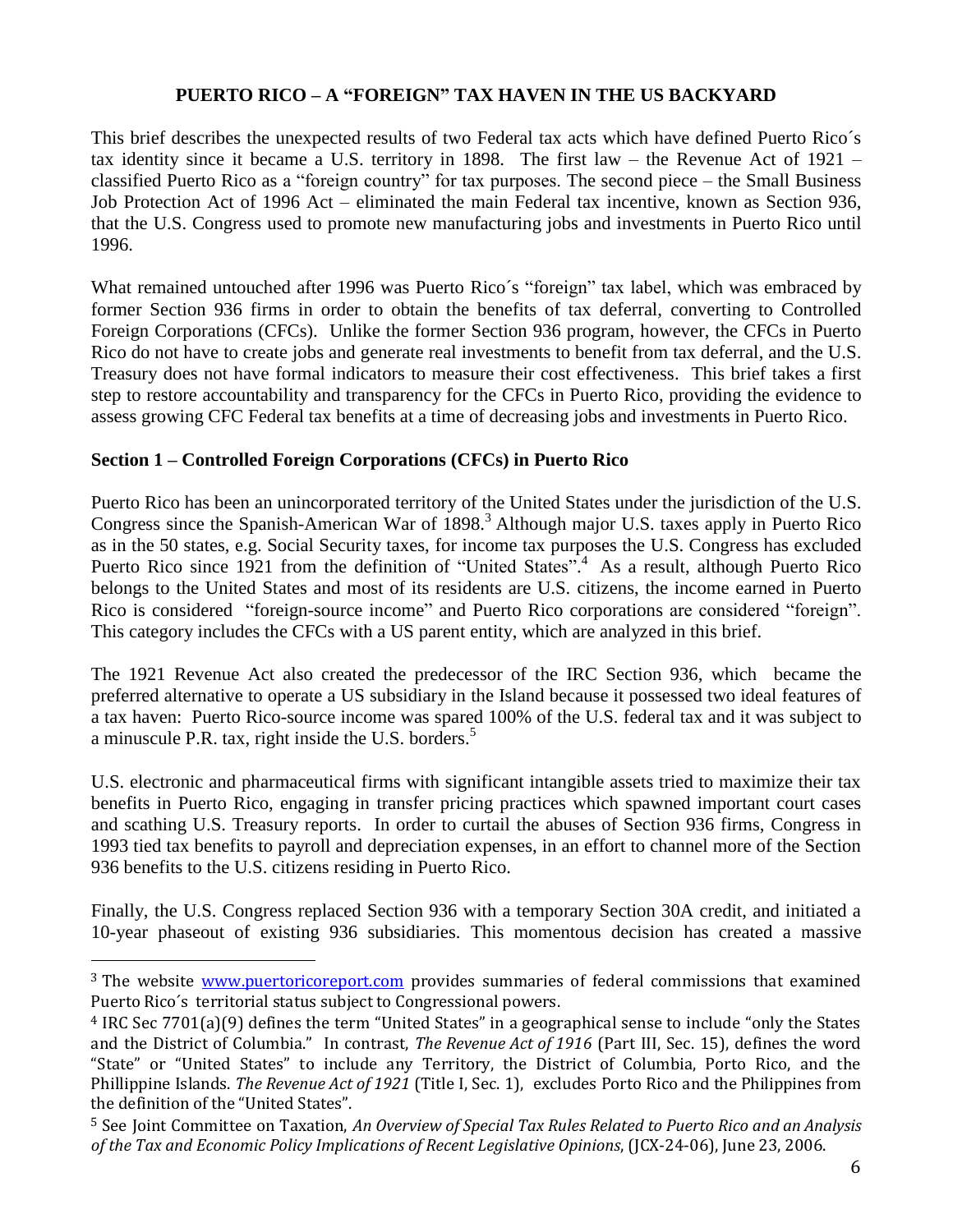conversion of Section 936 US corporations to CFC status, and left U.S. Treasury without a congressional reporting mandate and performance indicators to assess the tax effectiveness and efficiency of CFCs in Puerto Rico.

The CFC conversions have triggered a significant increase in CFC activity in PR, shown in tables 1 to  $5:$ 

- There was a **122 percent increase in the reported Earnings and Profits (E&P) of CFCs in Puerto Rico**, to \$6.6 billion in 2008, which is the most recent year of available CFC data (table 1).
- The average tax rate of CFCs in Puerto Rico was 3.9% in 2008, **which was 10.2% lower than the average tax rate by CFCs operating in the world** in 2008 (table 2).
- The U.S. corporations with CFCs in Puerto Rico received in just three years **\$3.5 billion of tax benefits,** relative to the 35% tax rate of U.S. domestic firms (table 3).
- There was a wide variation in tax rates across industries. **Manufacturing CFCs in PR had a 2.3% tax rate, compared to the 14.9% tax rate of CFCs in finance** (table 4).
- The distribution of the tax benefits of CFCs is most likely highly concentrated in a few specific firms with significant intangible patents, trademarks and copyrights. Congressional investigators found that one CFC reported \$4 billion in profits, and provided 177 direct jobs, or \$22.5 million per job.

IRS and Congressional investigations have started to uncover significant transfer pricing abuses that lie behind the growing trend in earnings of US CFCs in Puerto Rico. As early as 1997, the IRS designated Section 936 conversions to CFCs as a Tier I issue, with high potential compliance risks.<sup>6</sup> In 2011 IRS sent notices of deficiency to Medtronic for \$958 million and to Boston Scientific for \$452 million over their Section 936 conversions to CFC status.<sup>7</sup>

In 2012 the staff of the U.S. Senate Permanent Subcommittee on Investigations analyzed the complex layers of tax haven subsidiaries created by Microsoft to minimize its tax on sales of products manufactured in Puerto Rico and sold in the United States. According to the congressional report, in 2011 the CFC of Microsoft in Puerto Rico reported \$4 billion in profits, and provided 177 direct jobs earning an average salary of \$44,000 a year, or \$22.5 million per person. This example shows the low ineffectiveness of a specific CFC in Puerto Rico. Ideally, the U.S. Treasury should conduct an indepth examination of the whole program of CFC tax incentives in Puerto Rico, as was done of the Section 936 tax program.

l

<sup>6</sup> See *Audit Guidelines Related to Section 936 Conversion Issues* i[n www.irs.gov.](http://www.irg.gov/)

<sup>7</sup> See *Puerto Rico Tax Break Shifts to Cayman Islands*, in [www.bloomberg.com](http://www.bloomberg.com/) , and docket number 006944-11 in [www.taxcourt.gov](http://www.taxcourt.gov/)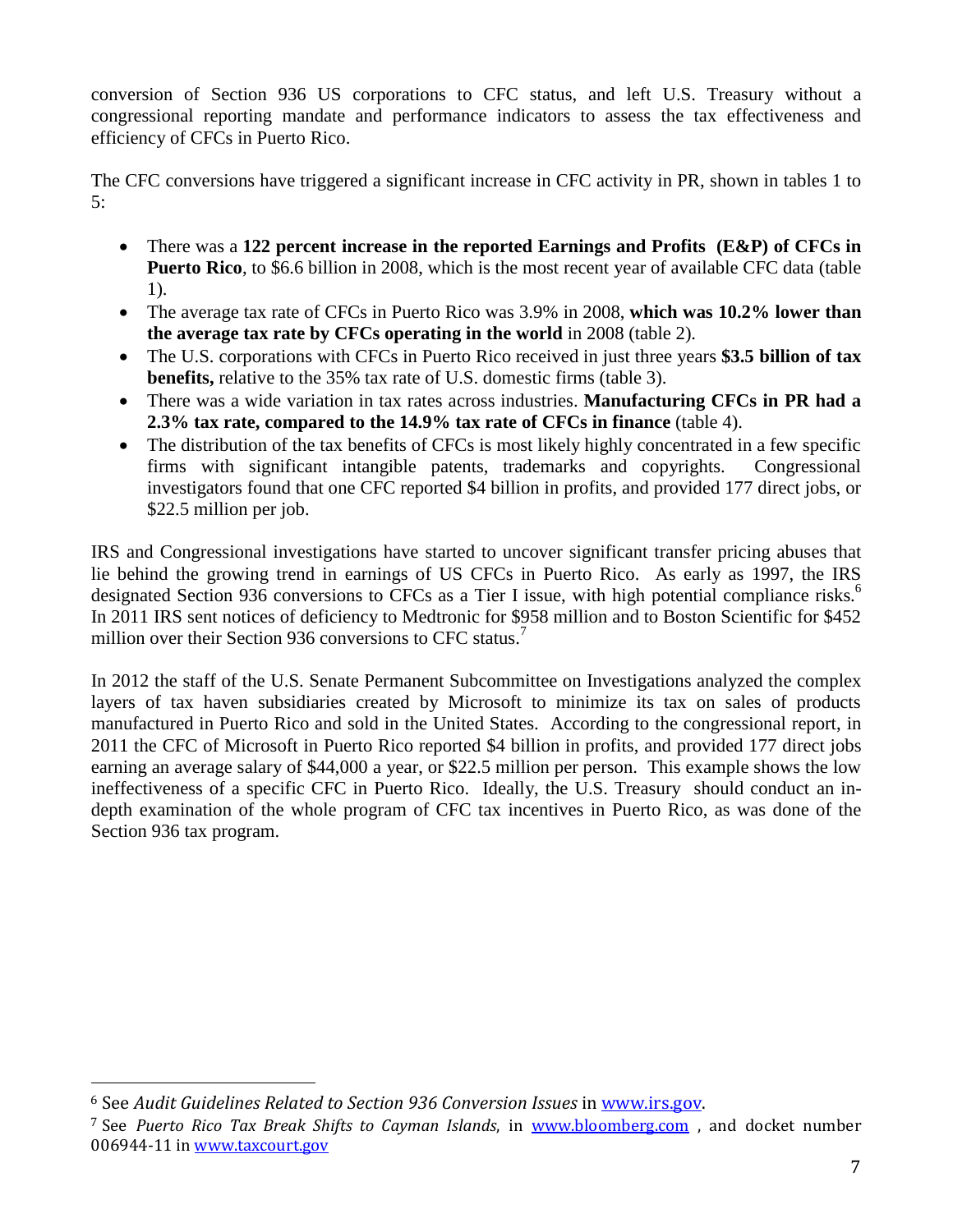|                               |         |         |               | Percent change |
|-------------------------------|---------|---------|---------------|----------------|
| Indicators                    | Years   |         |               | $04 - 08$      |
| \$ in billion                 | 04      | 06      | $^{\prime}08$ |                |
| Number of CFCs in PR          | 395     | 401     | 423           | 7%             |
|                               |         |         |               |                |
| Total assets                  | \$25.9  | \$26.7  | \$31.4        | 21%            |
|                               |         |         |               |                |
| Total receipts                | \$17.2  | \$26.7  | \$27.7        | 61%            |
|                               |         |         |               |                |
| Earnings and profits $(E\&P)$ | \$2.996 | \$2.756 | \$6.639       | 122%           |
| before income taxes           |         |         |               |                |
| Income taxes                  | \$0.265 | \$0.275 | \$0.262       | 0%             |
|                               |         |         |               |                |
| Average tax rate              | 8.9%    | 10.0%   | 3.9%          |                |

Table 1: Assets, Receipts, Earnings & Profits, and Taxes of CFCs in Puerto Rico

Source: IRS Statistics of Income (SOI) Bulletin, "Controlled Foreign Corporations", Table 3, Summer 2008, Winter 2011, Winter 2013.

Note: Data are based on the SOI corporate sample. Since 2004 this sample is far more inclusive than earlier SOI studies of CFCs.

| Table 2: Average tax rates of CFCs in PR and in other countries |  |  |
|-----------------------------------------------------------------|--|--|
|                                                                 |  |  |

| Average tax rates          | 04        | Ό6        |       |
|----------------------------|-----------|-----------|-------|
|                            |           |           |       |
| <b>CFCs in Puerto Rico</b> | 8.9%      | $10.0\%$  | 3.9%  |
| CFCs in other countries    | 15.7%     | 16.4%     | 14.1% |
|                            |           |           |       |
| Difference in tax rates    | $(6.8\%)$ | $(6.4\%)$ |       |
|                            |           |           |       |

Note: Average tax rate is defined as income tax divided by E&P before income taxes. Source: IRS Statistics of Income Bulletin, "Controlled Foreign Corporations", Summer 2008, Winter 2011, Winter 2013.

Table 3: Tax benefits of operating in Puerto Rico as CFC, compared to operating as a US domestic firm, annually and average figures in latest 3 years.

|                                  | $^{\prime}$ 04 | $^{\prime}06$ | $^{\prime}08$ | Total,   |
|----------------------------------|----------------|---------------|---------------|----------|
|                                  |                |               |               | 3 yrs    |
| Top US corporate tax rate        | 35.0%          | 35.0%         | 35.0%         |          |
| Minus: PR CFC average tax rate   | 8.9%           | 10.0%         | 3.9%          |          |
| Equals: tax rate advantage of PR | 26.1%          | 25.0%         | 31.1%         |          |
| CFCs over domestic US firms      |                |               |               |          |
| Multiplied by:                   |                |               |               |          |
| Earnings & profits of PR CFCs    |                |               |               |          |
| before income tax (millions)     | \$2,996        | \$2,756       | \$6,639       | \$12,391 |
| Equals: Federal tax benefit of   |                |               |               |          |
| <b>CFCs in Puerto Rico over</b>  | \$782          | \$689         | \$2,065       | \$3,536  |
| domestic US firms (millions)     |                |               |               |          |
|                                  |                |               |               |          |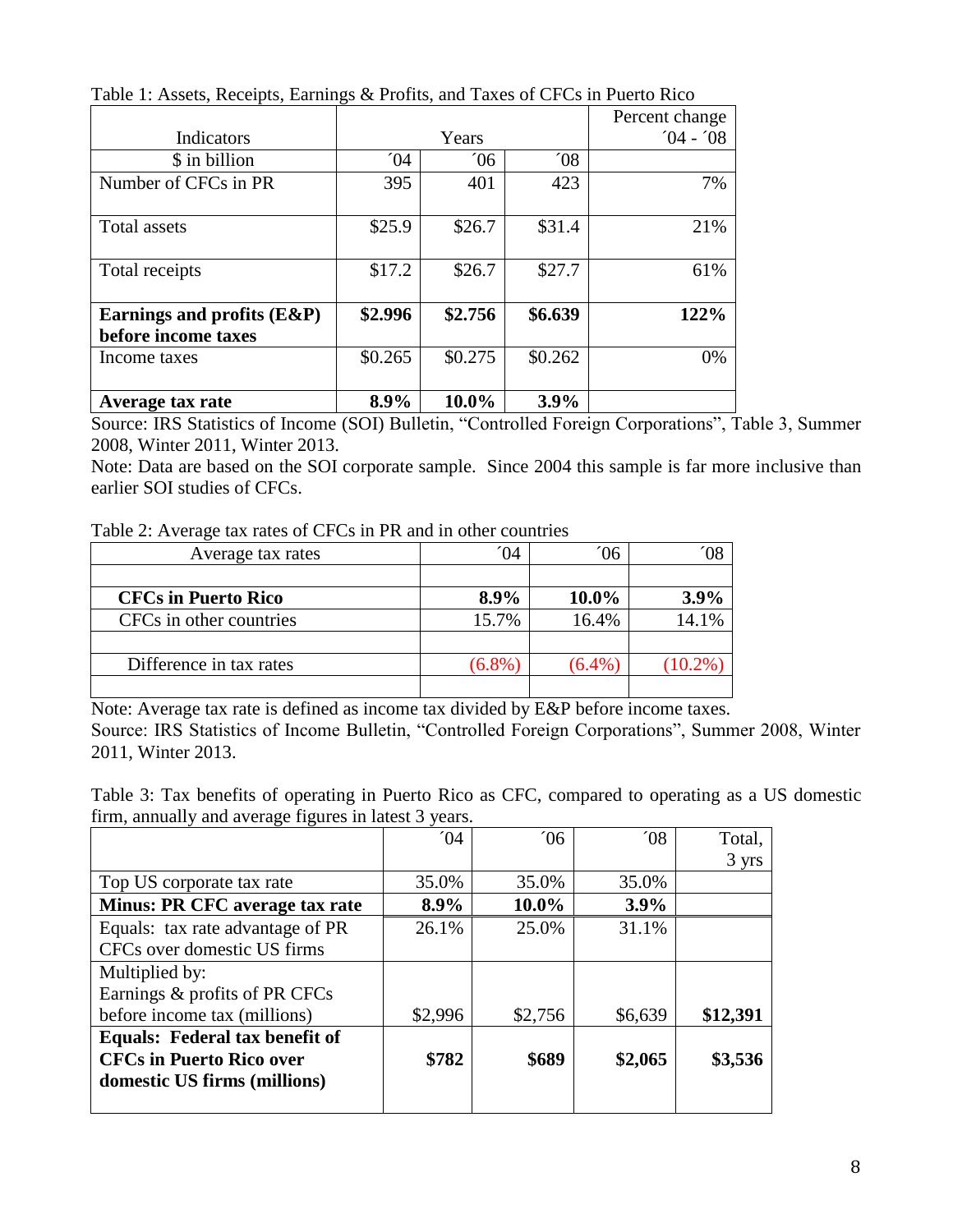Note: Author´s calculation, based on data reported in IRS Statistics of Income Bulletin, "Controlled Foreign Corporations", Summer 2008, Winter 2011, Winter 2013.

| Industrial sector        | # of PR CFCs | Earnings and profits   | Average tax  |
|--------------------------|--------------|------------------------|--------------|
|                          |              | before tax (\$million) | rate in 2008 |
| Goods production         | 101          | 1,352                  | 2.3%         |
| (manufacture)            |              |                        |              |
| Finance, insurance, real | 69           | 426                    | 14.9%        |
| estate                   |              |                        |              |
| Distribution and         | 108          | 259                    | 37.6%        |
| transportation           |              |                        |              |
| Services                 | 105          | 4,550                  | 1.4%         |
| Other sectors            | 40           | 53                     | 14.9%        |
| Total                    | 423          | 6,640                  | 3.9%         |

Table 4: Average tax rates of CFCs in PR in 2008

Note: Average tax rate is defined as income tax divided by E&P before income taxes. Source: IRS Statistics of Income Bulletin, "Controlled Foreign Corporations", Summer 2008, Winter 2011, Winter 2013.

Given the trend in Federal tax benefits received by CFCs operating in Puerto Rico, it is appropriate to assess how this Federal tax program has contributed to the economic well-being of the almost 4 million U.S. citizens in Puerto Rico. Measures of effectiveness and efficiency of the tax benefits of manufacturing CFCs are discussed in the next section of this brief.

### **Section 2 – Measuring the cost effectiveness of the CFCs in Puerto Rico**

CFCs were introduced in 1921 in Puerto Rico "primarily to help U.S. corporations compete with foreign firms in the Philippines".<sup>8</sup> There is no question that for U.S. multinationals the benefits of tax deferral can be significant, since indefinite deferral of U.S. tax liability generates a complete tax exemption on the foreign-source income. As was shown in Section 1 of this brief, tax deferral is a powerful tax tool to enhance the financial capacity of U.S. multinationals to compete against all firms, especially the domestic U.S. firms that pay the 35% maximum federal corporate tax rate.

However, utilizing the 1921 tax law criterion – "help U.S. businesses to compete in foreign countries against foreign firms" – is not appropriate for determining the CFC benefits in Puerto Rico for three reasons: the Island is a territory of the United States, almost all of its 3.7 million residents are U.S. citizens, and the 423 CFCs in Puerto Rico represent less than one percent of the 83,642 CFCs in the World.

Congress did introduced a different objective when it enacted Section 936 tax benefits for Puerto Rico, namely, "**to assist the U.S. possession in obtaining employment producing investments by U.S. corporations**."<sup>9</sup> In order to obtain a precise estimate of tax benefits per employee it is necessary to obtain firm-specific tax and jobs data, which is not available to the public.

 $\overline{a}$ 

<sup>8</sup> Joint Committee on Taxation, JCX-24-06, op. cit., page 50.

<sup>9</sup> Joint Committee on Taxation, JCX-24-06, op. cit., page 50.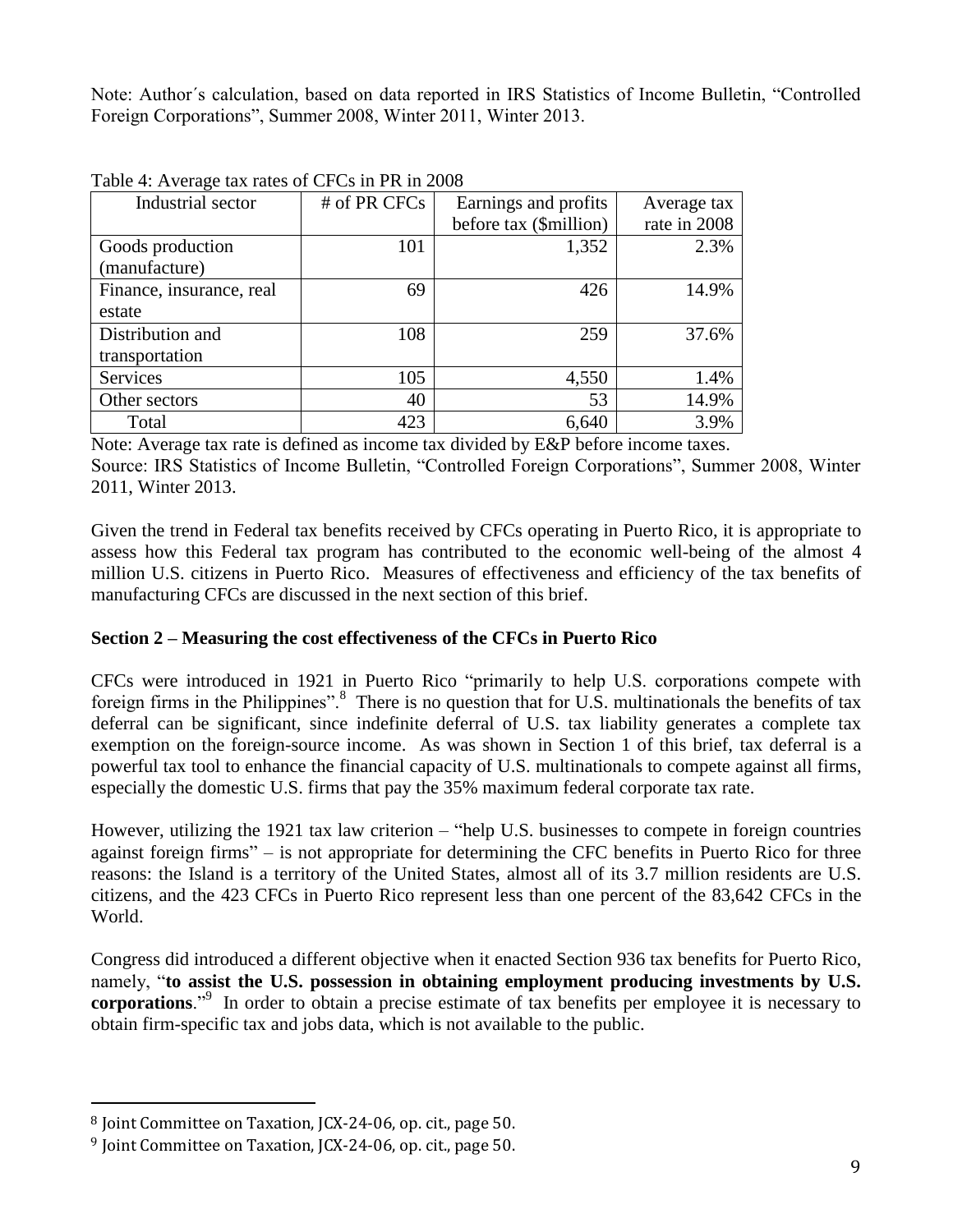An imprecise estimate of tax benefits per employee is obtained with U.S. Bureau of census data of manufacturing establishments in Puerto Rico, which are owned by CFCs and others. For example, in 2008 there were 2,064 manufacturing establishments with 106,132 employees in Puerto Rico, shown in Table 5. Estimates of the average CFC earnings before income taxes of manufacturing establishments range from \$12,739 (if all jobs are assigned to the CFCs) to \$25,477 per employee (if 50% of the jobs are assigned to CFCs) in 2008. **These averages, in contrast to the \$22 million per job earned by Microsoft Puerto Rico in 2011, show that the distribution of the tax benefits of CFCs is most likely highly concentrated in a few specific firms with significant intangible patents, trademarks and copyrights.**

| Sources |                                                                 | 2008     |
|---------|-----------------------------------------------------------------|----------|
| Census  | Number of manufacturing establishments in PR                    | 2,064    |
|         | Employees in manufacturing establishments                       | 106,132  |
|         |                                                                 |          |
| SOI     | Earnings before income taxes of manufacturing CFCs<br>(million) | \$1,352  |
|         |                                                                 |          |
|         | CFC earnings before income tax per employee in                  |          |
|         | manufacturing establishments in Puerto Rico                     |          |
|         | 100% of jobs were in US CFCs                                    | \$12,739 |
|         | 50% of jobs were in US CFCs                                     | \$25,477 |

Table 5: Manufacturing Operations in Puerto Rico, Tax Benefits of CFCs and Jobs, 2008

Sources: (1) U.S. Bureau of Census, *County Business Patterns*, published annually. (2) Federal tax benefits estimated using IRS SOI Bulletin, "Controlled Foreign Corporations", published in even years.

Keeping Puerto Rico as a ¨foreign" country inside the United States undermines the U.S. federal tax base and creates unfair competition against local communities in the 50 states. For example, in 2010 the Puerto Rico government imposed a 4% **excise** tax on CFCs in PR in order to pay for a significant reduction in income taxes at the local level. Normally, excise taxes cannot be used as foreign tax credits that reduce the U.S. tax liability dollar for dollar. However, in the case of the Puerto Rico´s 4% excise tax on the US CFCs, the IRS took the position that it would not challenge if US corporations claim a U.S. foreign tax credit. In contrast, taxes imposed in the 50 states can be deducted when calculating federal income tax, provided they are attributable to the conduct of the corporation's business. **Effectively, the U.S. Treasury subsidized Puerto Rico´s 4% excise tax increase almost dollar for dollar. This tax expenditure is not available in the 50 states.** 

How do these estimated federal cost estimates compare to another Federal credit that is directly linked to job creation, namely, the Earned Income Tax Credit (EITC), is discussed in the next section of this brief.

### **Section 3 – Incorporating Puerto Rico residents into the Federal Income Tax System and I.R.C. Section 933**

Congress in 1917 granted U.S. citizenship to individuals born in Puerto Rico. Thus, a person born in Puerto Rico is subject to the U.S. tax laws. However, section 933 of the IRC exempts from U.S. taxation the Puerto Rico-source income obtained by bona fide residents of Puerto Rico. Some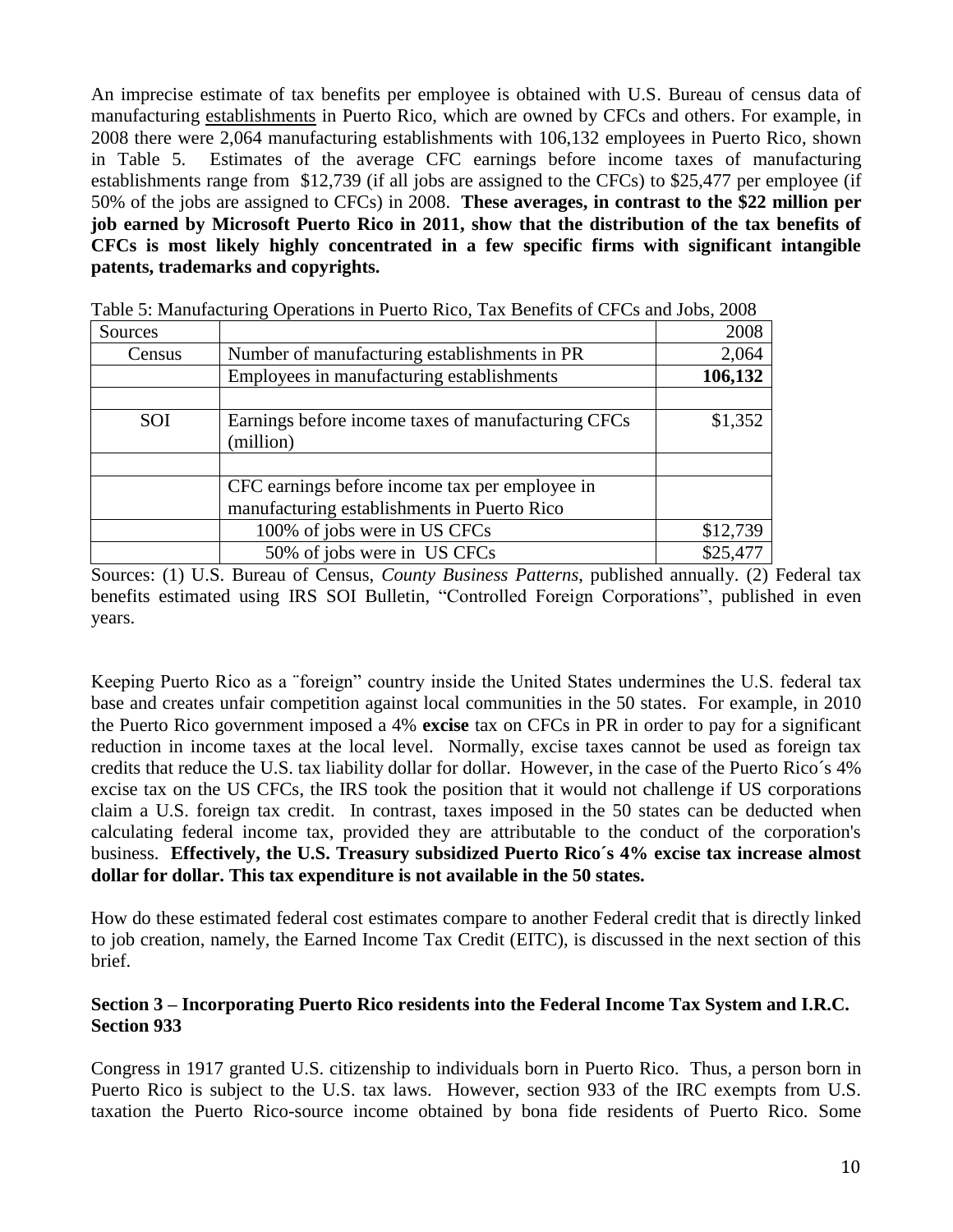observers have expressed the opinion that the residents of Puerto Rico are better off because Federal income tax laws do not apply in the Island. This opinion is not correct for two reasons:

- 3) The Federal income tax provides job incentives that are lacking in Federal direct spending programs. For example, the exclusion of Puerto Rico residents from the Federal income tax has prevented almost 60 percent of working families from receiving the Federal Earned Income Tax Credit (EITCs). The Federal income tax could be used as an effective tool to increase Puerto Rico´s 40 percent labor force participation rate, which is the lowest in the United States.<sup>10</sup>
- 4) The introduction of the Federal income tax, with the administrative support of the Internal Revenue Service, would increase the effectiveness of the local tax administration in Puerto Rico. Local tax auditors in the Department of Hacienda have experienced a 50 percent decrease in the last six years, at the time when the underground economy in Puerto Rico has grown to about 25 percent of the market economy.

Previous congressional studies have already shown the benefits of participating in the Federal tax system. For example, GAO in 1996 found that if IRC tax rules are applied to residents of Puerto Rico, the average EITC earned by eligible taxpayers would be \$1,494, taxpayers would owe around \$623 million in federal income tax before taking into account the earned income tax credit (EITC), and the aggregate amount of EITC would total \$574 million. About 59 percent of the population filing individual income tax returns would earn some EITC, and 41 percent of the households filing income tax returns would have positive federal income tax liabilities, greater than the EITC received. Thus, the introduction of the Federal income tax in Puerto Rico for individuals would generate a wealth transfer from higher-income individuals who would pay Federal income taxes, to lower-income earners who would receive a refundable credit. $^{11}$ 

### **Conclusion**

 $\overline{a}$ 

This brief has demonstrated the importance of incorporating Puerto Rico back into the United States for income tax purposes. This fundamental change is necessary to protect the U.S. tax base from the abuses in the ill-defined CFC regime in Puerto Rico. Furthermore, the inclusion of individual taxpayers into the Federal income tax regime would allow families in the Island to receive significant incentives that are likely to increase Puerto Rico´s low labor force participation rate, and restore economic growth in the Island.

<sup>10</sup> See Caribbean Business, "*The real story behind Puerto Rico's low 40.6% labor-participation rate*," May 10, 2011.

<sup>11</sup> Government Accountability Office, Tax Policy *Analysis of Certain Potential Effects of Extending Federal Income Taxation to Puerto Rico*, GGD-96-127.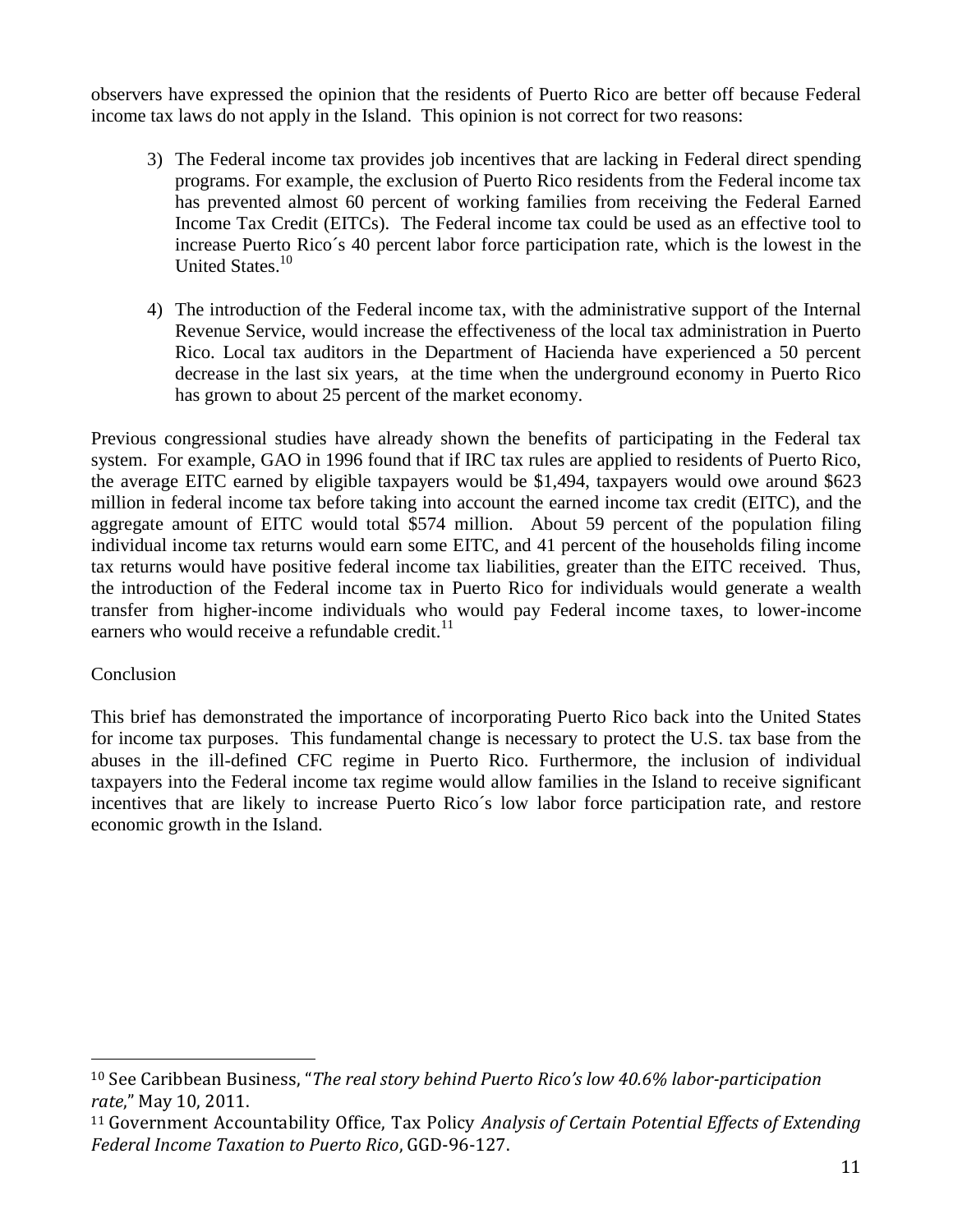### **Admission of State**

### **Section 1**

#### **AN ACT**

#### **To provide for the admission of the Commonwealth of Puerto Rico into the Union**

Be it enacted by the Senate and House of Representatives of the United States of America in Congress assembled, That, subject to the provisions of this Act, Congress consents that the territory properly included within and rightfully belonging to the territory of Puerto Rico, officially known and hereinafter referred to as the "Commonwealth of Puerto Rico", may be erected into a new State, with the consent of the existing Government in order that the same may by admitted as one of the States of this Union on an equal footing with the other States in all respects whatever, subject to the affirmative vote of the eligible voters of the Commonwealth of Puerto Rico accepting the terms and conditions of this Act.

### **Territory Section 2**

The official name of the State of Puerto Rico shall remain to be "Commonwealth of Puerto Rico" and the newly admitted State shall consist of all its islands, together with their appurtenant reefs and territorial waters, including but not limited to the main island of Puerto Rico, and the islands of Vieques, Culebra, Mona, Monito, Ratones, Caja de Muertos, Palomino, Palominito, Luis Peña, Lobos, Icacos, Isleta Marina and other smaller islands, atolls and reefs presently under the jurisdiction of the Commonwealth of Puerto Rico and including a ten and thirty five hundreths of a mile (10.35) mile Exclusive Economic Zone (EEZ) which is the sea zone over which the Commonwealth of Puerto Rico has special rights over the exploration and use of marine resources and stretching from the seaward edge of the Commonwealth of Puerto Rico's territorial sea out to 10.35 nautical miles from its coast and including the territorial sea and the continental shelf beyond the 10.35 nautical mile limit.

### **Constitution**

### **Section 3**

Congress finds that the Constitution of the Commonwealth of Puerto Rico is republican in form; it is not repugnant to the Constitution of the United States and the principles of the Declaration of Independence and is the functional equivalent of a state constitution.

# **Agreement with United States**

### **Section 4**

The Commonwealth of Puerto Rico and its people, by the affirmative vote of the eligible voters of the Commonwealth of Puerto Rico accepting the terms and conditions of this Act do agree and declare that they forever disclaim all right and title to any lands or other property not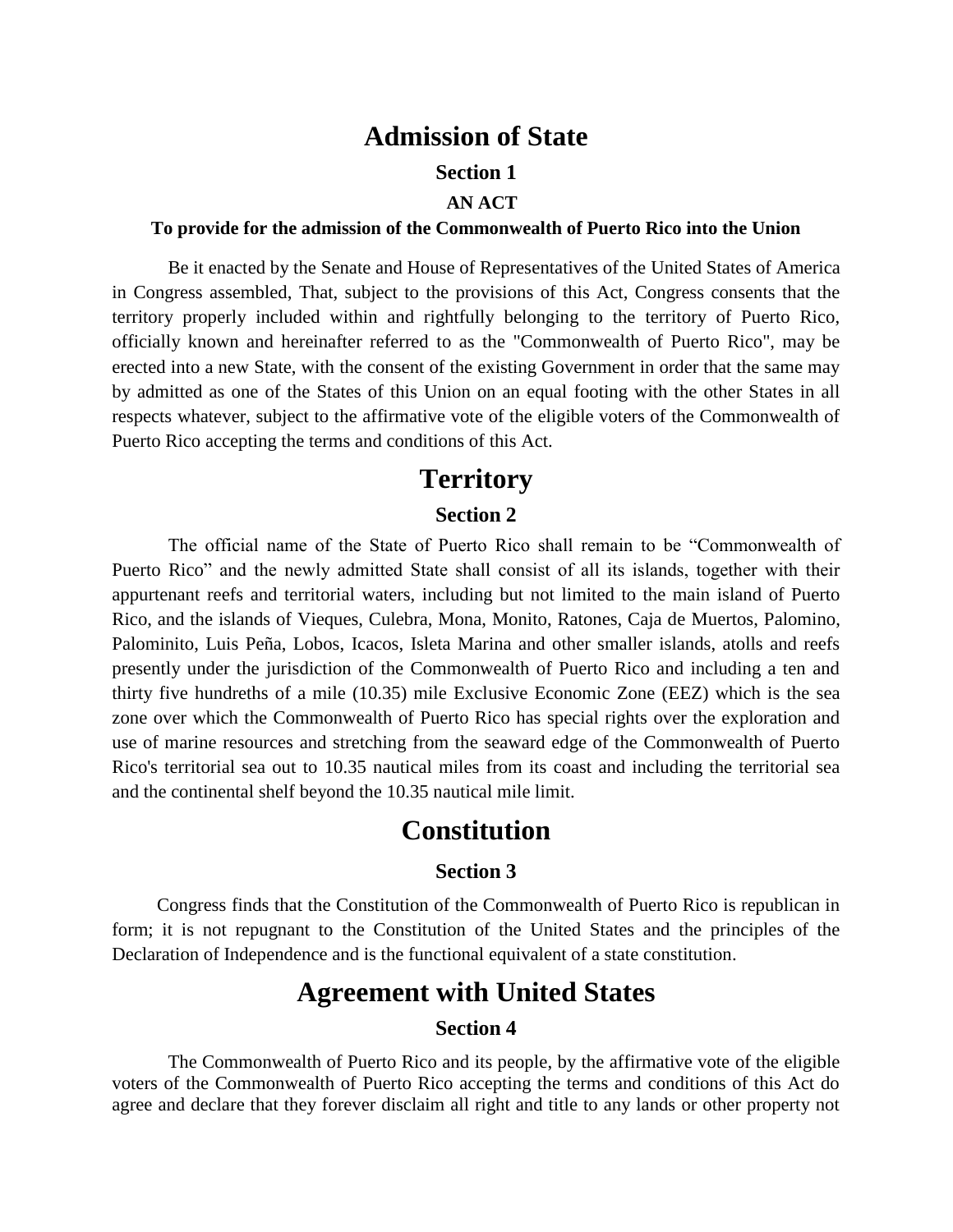granted or confirmed to the State or its political subdivisions by or under the authority of this Act, the right or title to which is held by the United States or is subject to disposition by the United States, and to any lands or other property, (including fishing rights); that all such lands or other property, belonging to the United States shall be and remain under the absolute jurisdiction and control of the United States until disposed of under its authority, except to such extent as the Congress has prescribed or may hereafter prescribe. Provided, That nothing contained in this Act shall recognize, deny, enlarge, impair, or otherwise affect any claim against the United States, and any such claim shall be governed by the laws of the United States applicable thereto; and nothing in this Act is intended or shall be construed as a finding, interpretation, or construction by the Congress that any law applicable thereto authorizes, establishes, recognizes, or confirms the validity or invalidity of any such claim, and the determination of the applicability or effect of any law to any such claim shall be unaffected by anything in this Act: And provided further, That no taxes shall be imposed by said State upon any lands or other property now owned or hereafter acquired by the United States, except to such extent as the Congress has prescribed or may hereafter prescribe.

# **Title to Property; Land Grants; Reservation of Lands; Public School Support; Submerged Lands.**

#### **Section 5**

The Commonwealth of Puerto Rico and its political subdivisions, respectively, shall have and retain title to all property, real and personal, within the Commonwealth of Puerto Rico or any of the subdivisions. Except as provided herein, the United States shall retain title to all property, real and personal, to which it has title, including public lands. Provided that:

(a) Except as provided in subsection (c) of this section, the Commonwealth of Puerto Rico and its political subdivisions, as the case may be, shall retain title of its properties before the passing of this Act and its subdivisions in those lands and other properties in which the Territory and its subdivisions now hold title.

(b) Except as provided in subsection (c) and (d) of this section, the United States grants to the Commonwealth of Puerto Rico, effective upon its admission into the Union, the United States' title to all the public lands and other public property, in the Island of Vieques after certification by the secretary of the Interior that any and all of such lands have been cleaned of all debris and unexploded ordinance used by the Armed Forces of the United States in training of the Military, title to which is held by the United States immediately prior to the Commonwealth of Puerto Rico's admission into the Union. The grant hereby made shall be in lieu of any and all grants provided for new States by provisions of law other than this Act, and such grants shall not extend to the Commonwealth of Puerto Rico.

(c) Any lands and other properties that, on the date Puerto Rico is admitted into the Union, are set aside pursuant to law for the use of the United States under any (1) Act of Congress, (2) Executive order, (3) proclamation of the President, or (4) proclamation of the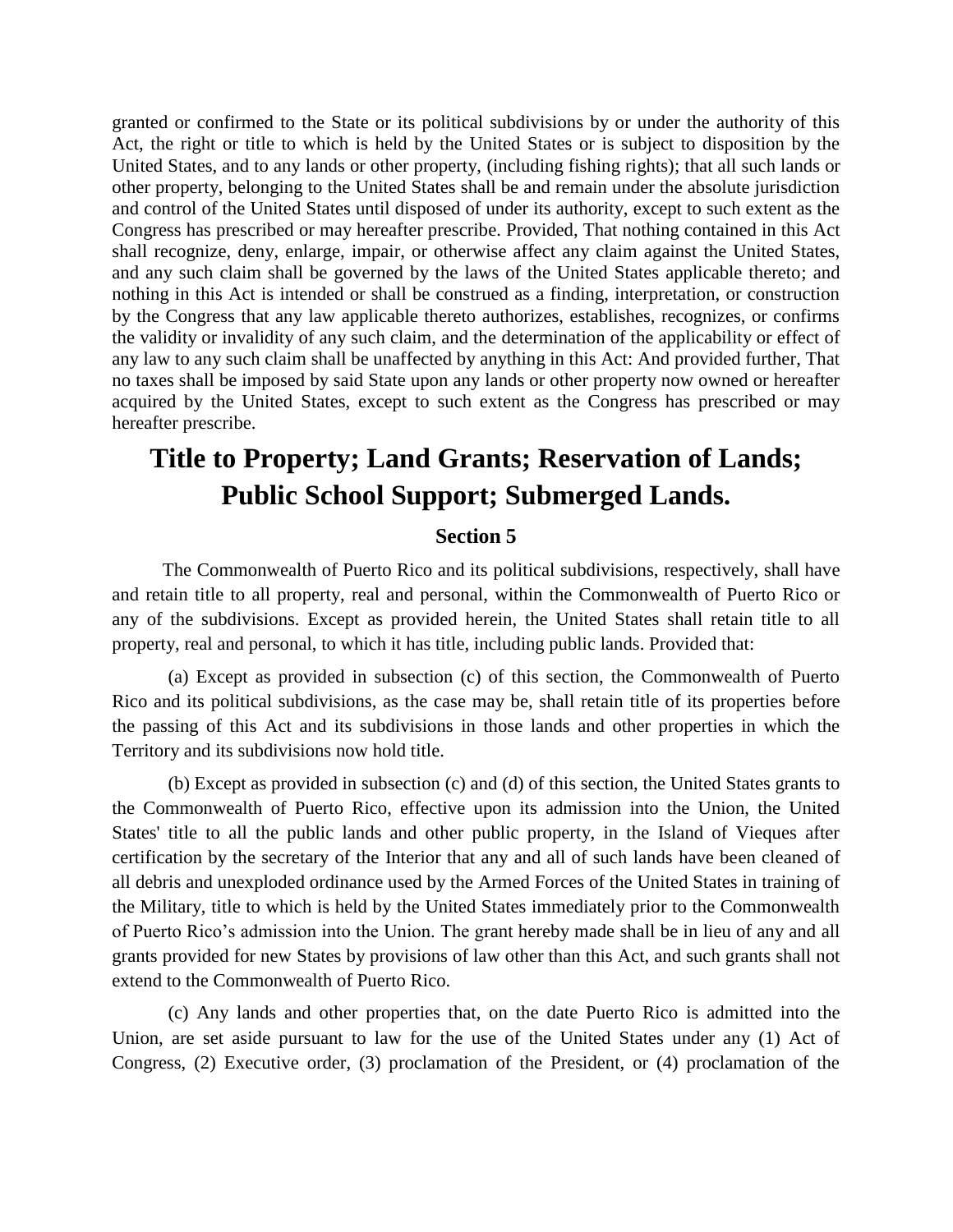Governor of Puerto Rico shall remain the property of the United States subject only to the limitations, if any, imposed under  $(1)$ ,  $(2)$ ,  $(3)$ , or  $(4)$ , as the case may be.

(d) Any public lands or other public property that is conveyed to the Commonwealth of Puerto Rico by subsection (b) of this section but that, immediately prior to the admission of said State into the Union, is controlled by the United States pursuant to permit, license, of permission, written or verbal, from the Commonwealth of Puerto Rico or any department thereof may, at any time during the five years following the admission of Puerto Rico into the Union, be set aside by Act of Congress or by Executive order of the President, made pursuant to law, for the use of the United States, and the lands or property so set aside shall, subject only to valid rights then existing, be the property of the United States.

(e) Within five years from the date Commonwealth of Puerto Rico is admitted into the Union, each Federal agency having control over any land or property that is retained by the United States pursuant to subsections (c) and (d) of this section shall report to the President the facts regarding its continued need for such land or property, and if the President determines that the land or property is no longer needed by the United States it shall be conveyed to the Commonwealth of Puerto Rico.

(f) The lands granted to the Commonwealth of Puerto Rico by subsection (b) of this section and public lands retained by the United States under subsections (c) and (d) and later conveyed to the State under subsection (e), together with the proceeds from the sale or other disposition of any such lands and the income therefrom, shall be held by said State as a public trust for the support of the public schools and other public educational institutions, for the betterment of the conditions of Puerto Ricans. Such lands, proceeds, and income shall be managed and disposed of for one or more of the foregoing purposes in such manner as the constitution and laws of said State may provide, and their use for any other object shall constitute a breach of trust for which suit may be brought by the United States. The schools and other educational institutions supported, in whole or in part, out of such public trust shall forever remain under the exclusive control of said State; and no part of the proceeds or income from the lands granted under this Act shall be used for the support of any sectarian or denominational school, college, or university.

(g) As used in this Act, the term 'lands and other properties' includes public lands and other public property, and the term 'public lands and other public property' means, and is limited to, the lands and properties that were ceded to the United States by Spain under the Treaty of Paris of 1898, or that have been acquired in exchange for lands or properties so ceded.

(h) All laws of the United States reserving to the United States the free use or enjoyment of property which vests in or is conveyed to the Commonwealth of Puerto Rico or its political subdivisions pursuant to subsection (a), (b), or (e) of this section or reserving the right to alter, amend, or repeal laws relating thereto shall cease to be effective upon the admission of the Commonwealth of Puerto Rico into the Union.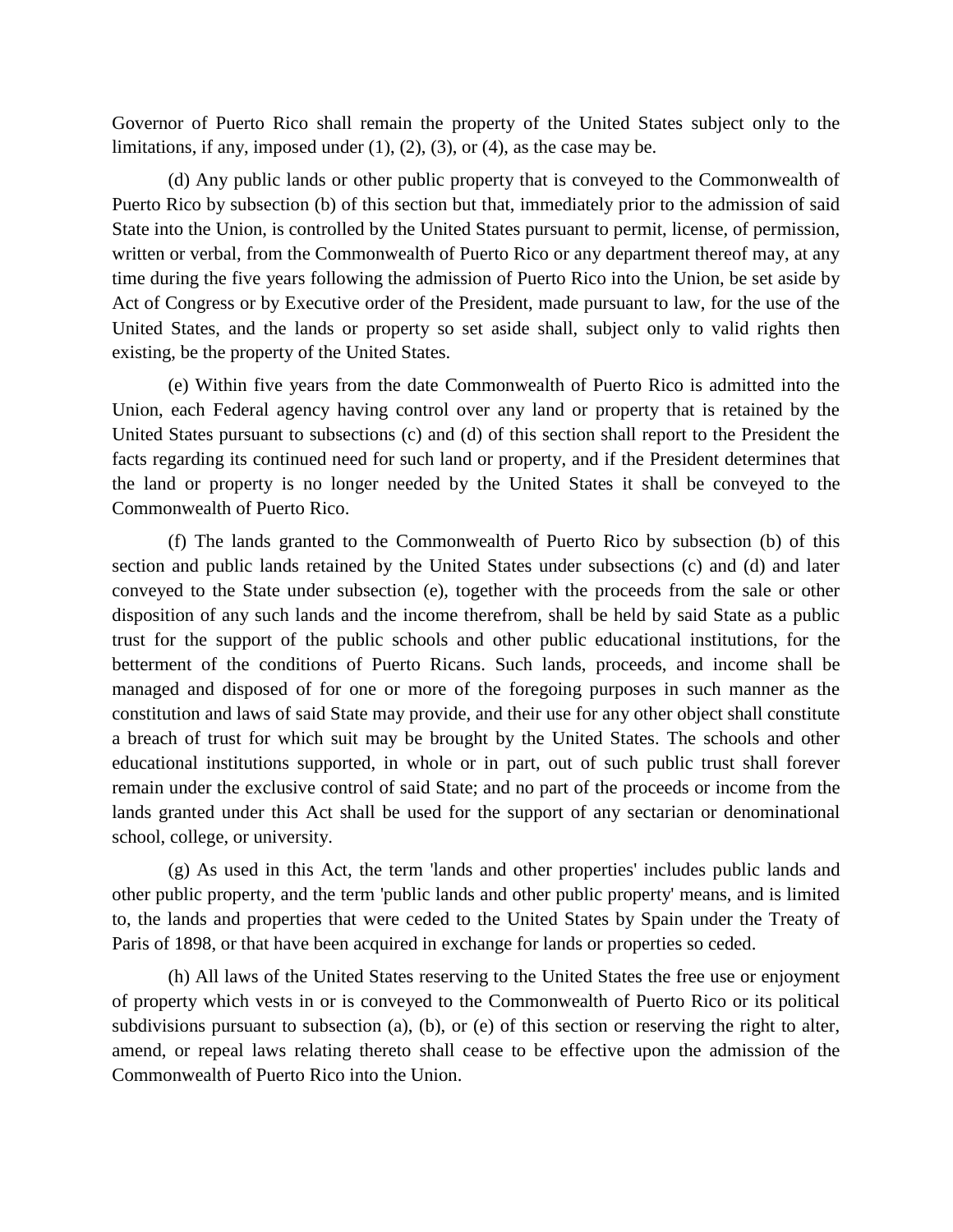(i) The Submerged Lands Act of 1953 (Public Law 31, Eighty-third Congress, first session; 67 Stat. 29) and the Outer Continental Shelf Lands Act of 1953 (Public Law 212, Eighty-third Congress, first session, 67 Stat. 462) shall be applicable to the Commonwealth of Puerto Rico, and the said State shall have the same rights as do existing States thereunder. (As amended Pub. L. 86-624, Sec. 41, July 12, 1960, 74 Stat. 422, Pub.L. 95-372, Title II, § 202, 92 Stat. 634; Apr. 7, 1986, Pub.L. 99-272, Title VIII, § 8002, 100 Stat. 148)

### **Assumption of Public Debt**

#### **Section 6**

For the purposes of furthering the development of the new State, and the expansion of its economy, and in exchange of the citizens of the Commonwealth of Puerto Rico acquiring as taxpaying citizens of the United States their corresponding share of the National Debt of the United States, the Public Debt of the Commonwealth of Puerto Rico, as of the date of Admission, is hereby acquired by the Treasury of the United States and shall be paid according to its terms and as it becomes due.

### **Presidential Certification**

#### **Section 7**

Upon enactment of this Act, it shall be the duty of the President of the United States, not later than 30 days thereafter, to certify such fact to the Governor of the Commonwealth of Puerto Rico and to the presidents of the Senate and of the House of Representatives of Puerto Rico. Thereupon, 1) the legislature of the Commonwealth of Puerto Rico shall enact legislation to provide for the vote by the eligible voters of the Commonwealth of Puerto Rico as defined by law to accept or reject the terms and conditions of this Act, by simple majority vote, which referendum will take place not later than 180 days after the Presidential Certification made pursuant to this section and 2) The State Elections Commission of Puerto Rico is authorized to provide for a vote on the admission of Puerto Rico into the Union as a State within one hundred and eighty days from the date of the Presidential Certification made pursuant to this section, in accordance with rules and regulations determined by the Commission, including qualifications for voter eligibility. The ballot shall ask the following question: ''Shall Puerto Rico be admitted as a State of the United States pursuant to the Act of Congress dated (the date of this Act)?

#### $Yes$  No $"$ .

The funds made available pursuant to Public Law 113–76 may be used to conduct the vote.

The Governor of the Commonwealth of Puerto Rico is hereby authorized and directed to take such action as may be necessary or appropriate to insure the submission of said proposition to the people. The return of the votes cast on said referendum shall be made by the election officers directly to the State Elections Commission, which entity shall certify the results to the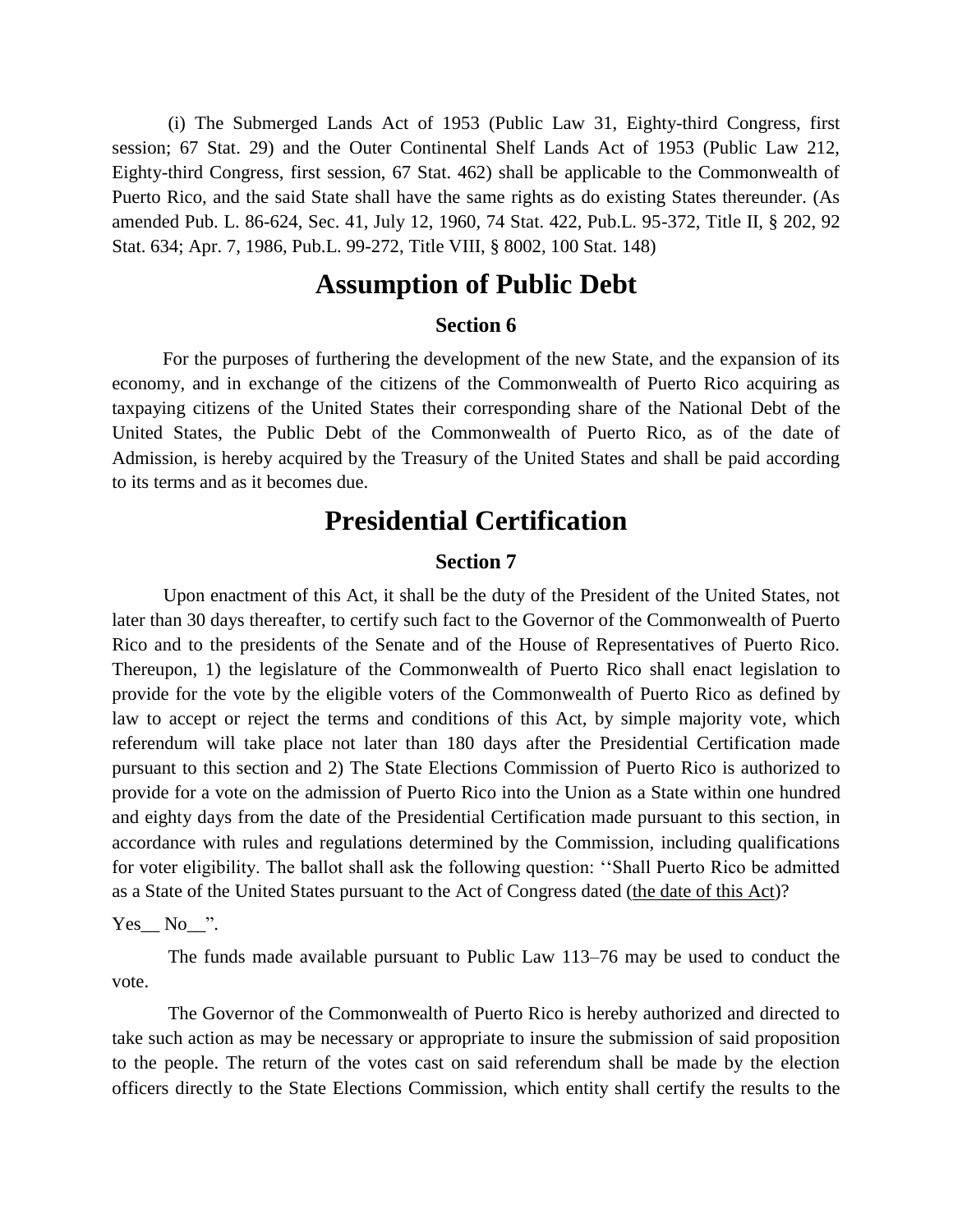Governor. The Governor shall certify the results of said referendum, as so ascertained, to the President of the United States, the Speaker of the House of Representatives, and the President Pro Tempore of the Senate.

### **Election, Certification, Proclamation, Laws in Effect**

### **Section 8**

(a) Upon the affirmative vote of the eligible voters of the Commonwealth of Puerto Rico accepting the offer of Statehood, the Governor of the Commonwealth of Puerto Rico shall call for the holding of a Primary Election for Federal office and a General Election to elect such federal elected official, on dates to be fixed by the Governor of the Commonwealth of Puerto Rico. Provided, that the elections for Federal office shall not be held later than the date already legislated by the laws of the Commonwealth for the holding of the next regular General Elections that are held on November on the same year as that of the Presidential Elections of the United States and at such elections there shall be elected 2 Senators and 5 Representatives, each of whom shall first take office on the first day of the next Congress commencing immediately after said election. The Legislature of Puerto Rico shall delineate and enact the corresponding congressional districts. The officers required to be elected as provided in this [section](http://www.lbblawyers.com/state7.htm) shall be chosen by the eligible voters of the Commonwealth of Puerto Rico. Such elections shall be held, and the qualifications of voters thereat shall be, as prescribed by the Constitution of the Commonwealth of Puerto Rico for the election of members of the State legislature. The Legislature of Puerto Rico shall delineate and enact the corresponding congressional districts. The returns thereof shall be made and certified in such manner as the constitution and laws of the Commonwealth of Puerto Rico may prescribe. The Governor of the Commonwealth of Puerto Rico shall certify the results of said elections to the President of the United States, the Speaker of the House of Representatives, and the President Pro Tempore of the Senate.

(b) In the election of Senators from Puerto Rico pursuant to this section, , the 2 Senate offices shall be separately identified and designated, and no person may be a candidate for both offices. No such identification or designation of either of the offices shall refer to or be taken to refer to the terms of such offices, or in any way impair the privilege of the Senate to determine the class to which each of the Senators elected shall be assigned.

(c) The President of the United States, once notified by the Governor of the election of the federal officials prescribed pursuant to this section, upon certification of the returns of the election of the officers required to be elected as provided herein, shall thereupon issue his proclamation announcing the results of said election as so ascertained. Upon the issuance of said proclamation by the President, the Commonwealth of Puerto Rico shall be deemed admitted into the Union as provided in this Act.

(d) Until Puerto Rico is so admitted into the Union, all of the officers of the Commonwealth of Puerto Rico, including its Resident Commissioner, shall continue to discharge the duties of their respective offices. Upon the issuance of said proclamation by the President of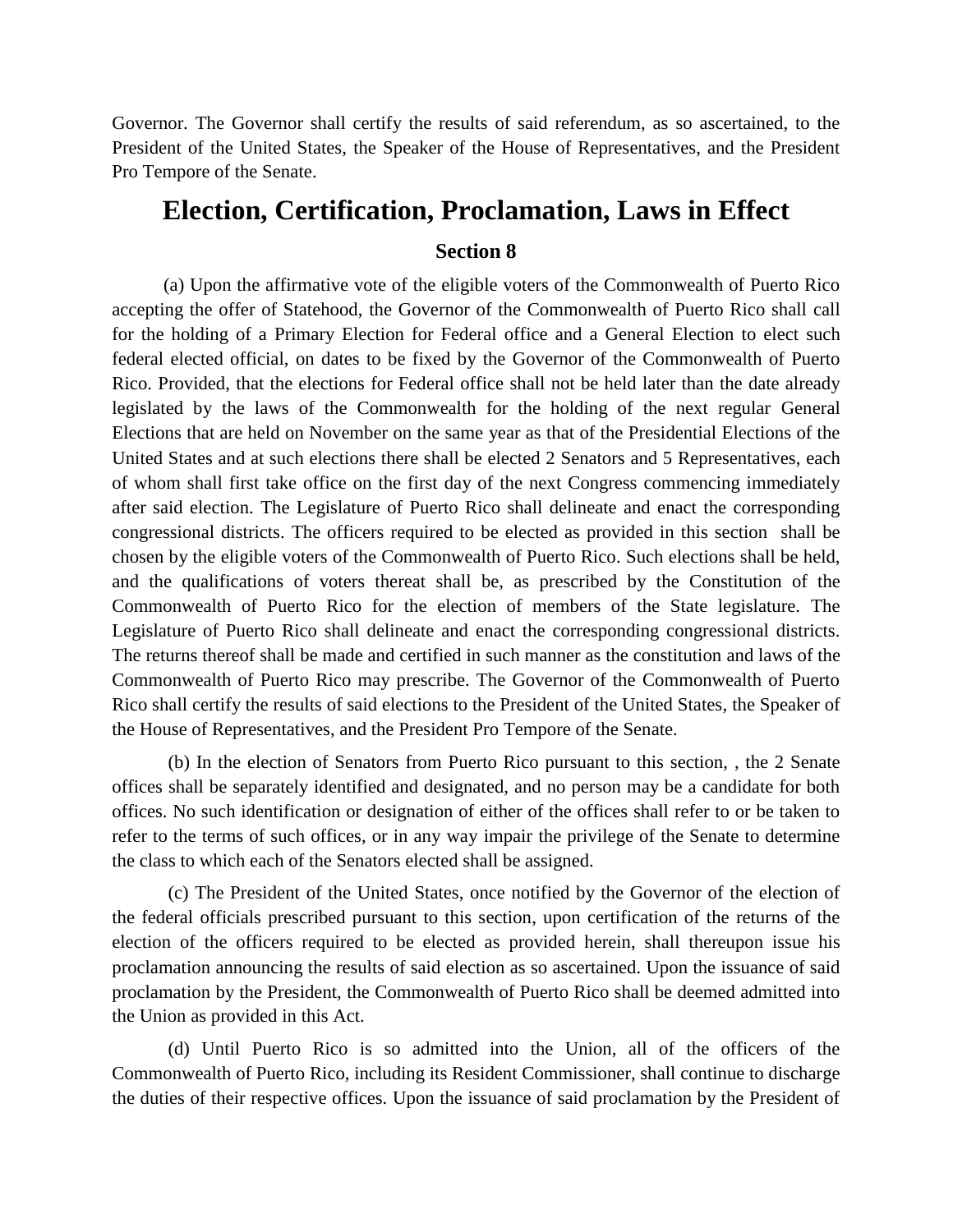the United States and the admission of the Commonwealth of Puerto Rico into the Union, the officers elected at said election, and qualified under the provisions of the constitution and laws of said State, shall proceed to exercise all the functions pertaining to their offices in or under or by authority of the government of said State, and officers not required to be elected at said initial election shall be selected or continued in office as provided by the constitution and laws of said State.

(e) The State Elections Commission of Puerto Rico shall certify the election of the Senators and Representative in the manner required by law, and the said Senators and Representative shall be entitled to be admitted to seats in Congress and to all the rights and privileges of Senators and Representatives of other States in the Congress of the United States.

(f) Upon admission of the Commonwealth of Puerto Rico into the Union as herein provided, all of the territorial laws then in force in the Commonwealth of Puerto Rico shall be and continue in full force and effect throughout said State except as modified or changed by this Act, or by the Constitution of the State, or as thereafter modified or changed by the legislature of the State. All of the laws of the United States shall have the same force and effect within said State as elsewhere within the United States. As used in this paragraph, the term "territorial laws" includes (in addition to laws enacted by the Legislature of Puerto Rico) all laws or parts thereof enacted by Congress, the validity of which is dependent solely upon the authority of Congress to provide for the government of prior to the admission of the Commonwealth of Puerto Rico into the Union, and the term "laws of the United States" includes all laws or parts thereof enacted by Congress that (1) apply to or within Puerto Rico at the time of the admission of the Commonwealth of Puerto Rico into the Union, (2) are not "Territorial laws" as defined in this paragraph, and (3) are not in conflict with any other provisions of this Act.

### **House of Representatives Membership**

### **Section 9**

(a) The Commonwealth of Puerto Rico upon its admission into the Union shall be entitled to the number of Representatives mentioned in Section 8 of this Act until the taking effect of the next reapportionment, and such Representatives shall be in addition to the membership of the House of Representatives as now prescribed by law: Provided, That such temporary increase in the membership shall not operate to either increase or decrease the permanent membership of the House of Representatives as prescribed in the Act of August 8, 1911 (37 Stat. 13) nor shall such temporary increase affect the basis of apportionment established by the Act of November 15, 1941 (55 Stat. 761; 2 U.S.C., section 2a), for the Eighty-third Congress and each Congress thereafter.

(b) Effective on the date on which a Representative from Puerto Rico first takes office in accordance with this subsection, the Office of the Resident Commissioner to the United States, as described in section 36 of the Act of March 2, 1917 (48 U.S.C. 891 et seq.), is terminated.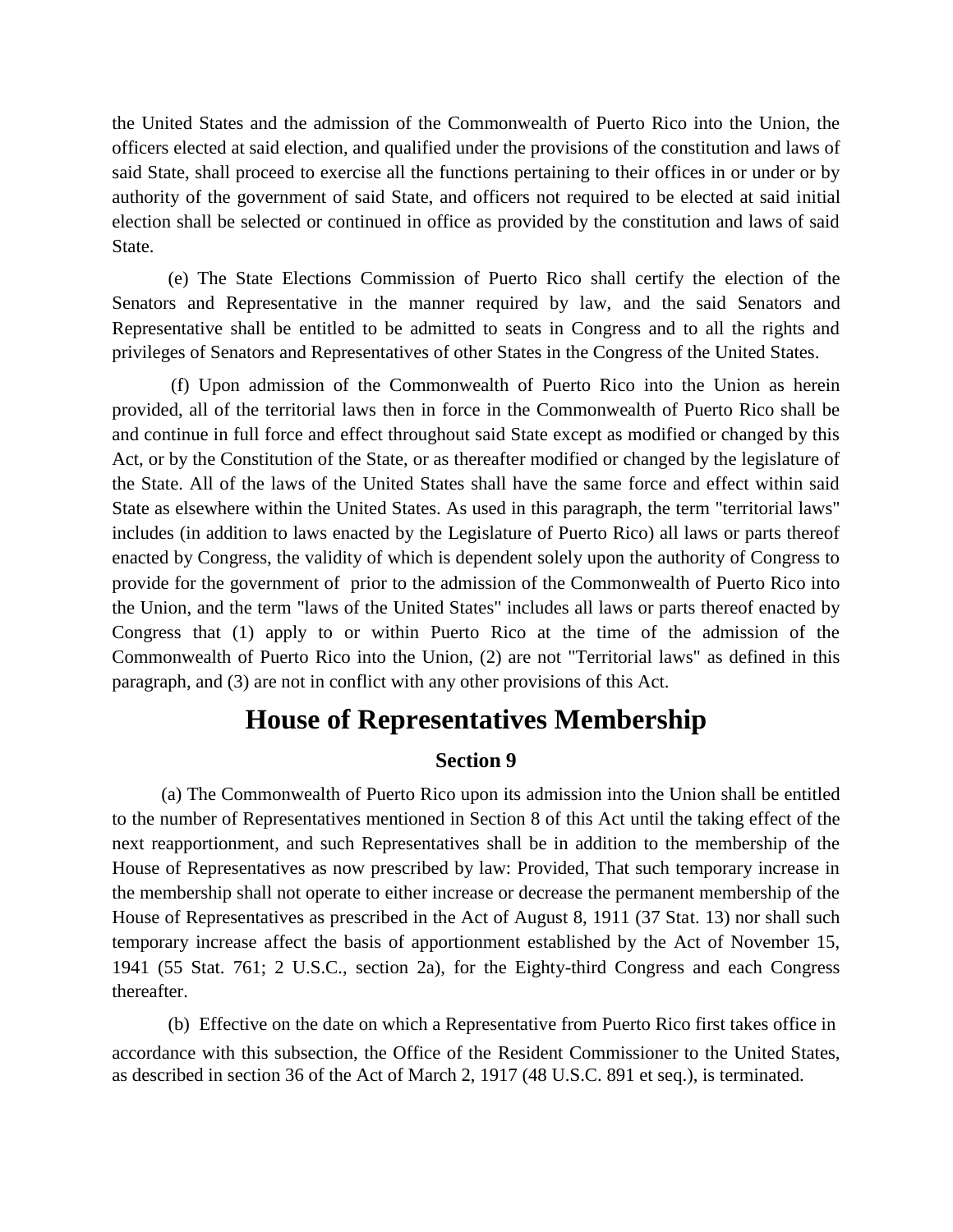## **Continuation of Civil Cases and Criminal Proceedings**

#### **Section 10**

No writ, action, indictment, cause, or proceeding pending in the United States District Court for the District of Puerto Rico on the date when said Territory shall become a State, and no case pending in an appellate court upon appeal from the United States District Court for the district of Puerto Rico at the time said Territory shall become a State, shall abate by the admission of the Commonwealth of Puerto Rico into the Union, but the same shall be transferred and proceeded with as hereinafter provided.

All civil causes of action and all criminal offenses which shall have arisen or been committed prior to the admission of said State, but as to which no suit, action, or prosecution shall be pending at the date of such admission, shall be subject to prosecution in the appropriate State courts or in the United States District Court for the District of Puerto Rico in like manner, to the same extent, and with like right of appellate review, as if said State had been created and said courts had been established prior to the accrual of said causes of action or the commission of such offenses; and such of said criminal offenses as shall have been committed against the laws of the Territory shall be tried and punished by the appropriate courts of said State, and such as shall have been committed against the laws of the United States shall be tried and punished in the United States District Court for the District of Puerto Rico.

### **Appeals**

### **Section 11**

All appeals taken from the United States District Court District of Puerto Rico to the Supreme Court of the United States or the United States Court of Appeals for the First Circuit, previous to the admission of Puerto Rico as a State, shall be prosecuted to final determination as though this Act had not been passed. All cases in which final judgment has been rendered in such district court, and in which appeals might be had except for the admission of such State, may still be sued out, taken, and prosecuted to the Supreme Court of the United States or the United States Court of Appeals for the First Circuit under the provisions of then existing law, and there held and determined in like manner; and in either case, the Supreme Court of the United States, or the United States Court of Appeals, in the event of reversal, shall remand the said cause to either the Puerto Rico Supreme Court, or the United States District Court for the District of Puerto Rico, as the case may require: Provided, That the time allowed by existing law for appeals from the district court for said Territory shall not be enlarged thereby.

## **Continuation of Cases**

#### **Section 12**

All causes pending or determined in the United States District Court for the District of Puerto Rico at the time of the admission of Puerto Rico as a State shall continue under the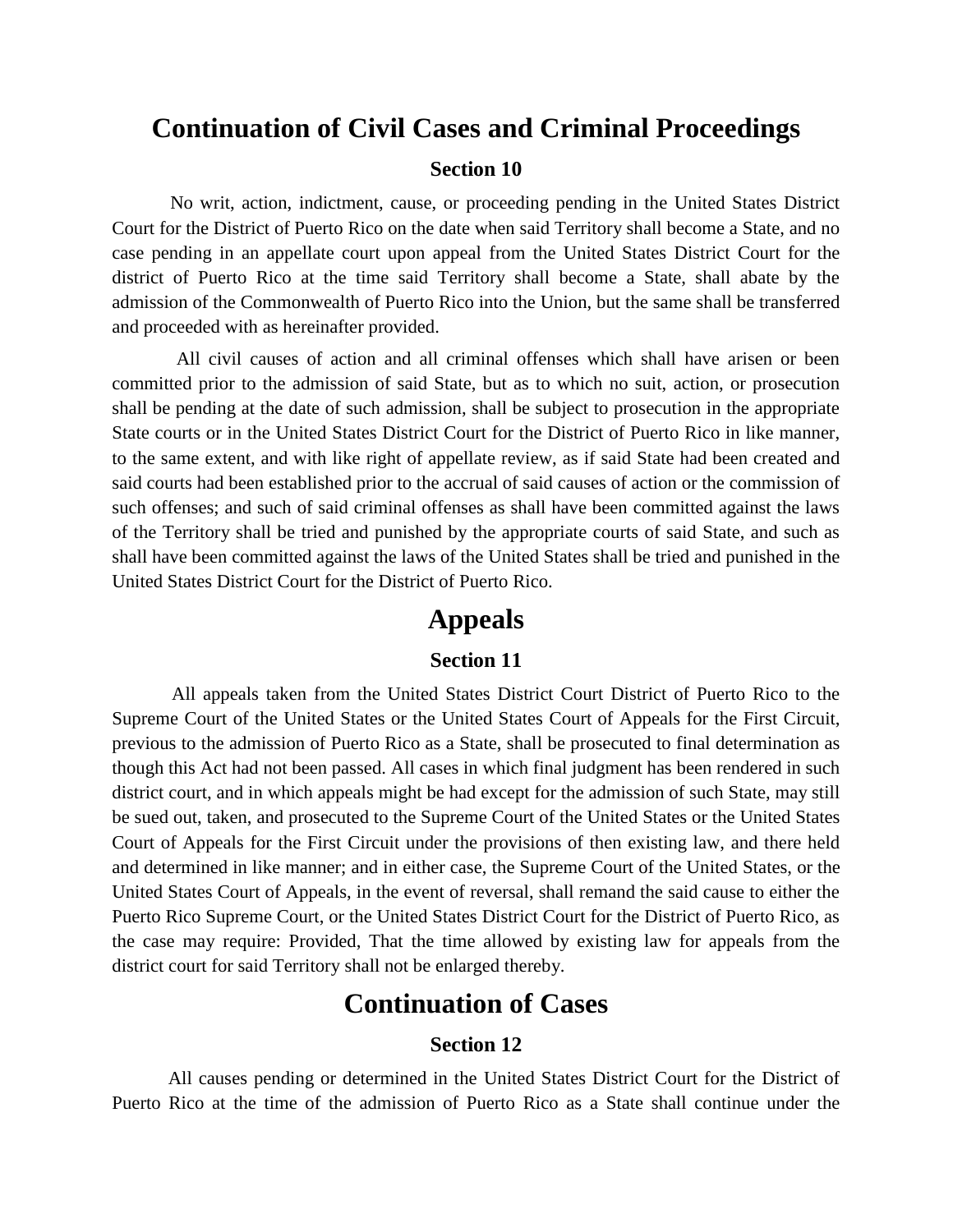jurisdiction of the United States District Court for the District of Puerto Rico for final disposition and enforcement in the same manner as is now provided by law with reference to the judgments and decrees. All other causes pending or determined in the State Courts of the Commonwealth of Puerto Rico at the time of the admission of Puerto Rico as a State shall continue under the jurisdiction of the State Courts of the Commonwealth of Puerto Rico. All final judgments and decrees rendered in the United States District Court for the District of Puerto Rico may be reviewed by the Supreme Court of the United States or by the United States Court of Appeals for the First Circuit in the same manner as is now provided by law with reference to the judgments and decrees in existing United States district courts.

# **Retention of Jurisdiction and Appeals in State Court**

#### **Section 13**

Jurisdiction of all cases pending or determined in the General Court of Justice of the Commonwealth of Puerto Rico shall devolve upon and be exercised by said court and, as such, it shall retain custody of all records, dockets, journals, and files pertaining to such cases. All appeals taken from the Supreme Court of Puerto Rico to the Supreme Court of the United States, previous to the admission of Puerto Rico as a State, shall be prosecuted to final determination as though this Act had not been passed. All cases in which final judgment has been rendered in such court, and in which appeals might be had except for the admission of such State, may still be sued out, taken, and prosecuted to the Supreme Court of the United States under the provisions of then existing law, and there held and determined in like manner; and in either case, the Supreme Court of the United States, in the event of reversal, shall remand the said cause to the Puerto Rico Supreme Court as the case may require: Provided, That the time allowed by existing law for appeals from the Supreme Court of Puerto Rico shall not be enlarged thereby.

### **Federal Reserve Act; Amendment**

#### **Section 14**

The next to last sentence of the first paragraph of section 2 of the Federal Reserve Act (38 Stat. 251) as amended, is hereby amended by inserting after the word 'Hawaii' the words 'or Puerto Rico.'

### **Maritime Matters**

#### **Section 15**

Nothing contained in this Act shall be construed as depriving the Federal Maritime Board of the exclusive jurisdiction heretofore conferred on it over common carriers engaged in transportation by water between any port in the Commonwealth of Puerto Rico and other ports in the United States, or possessions, or as conferring on the Interstate Commerce Commission jurisdiction over transportation by water between any such ports.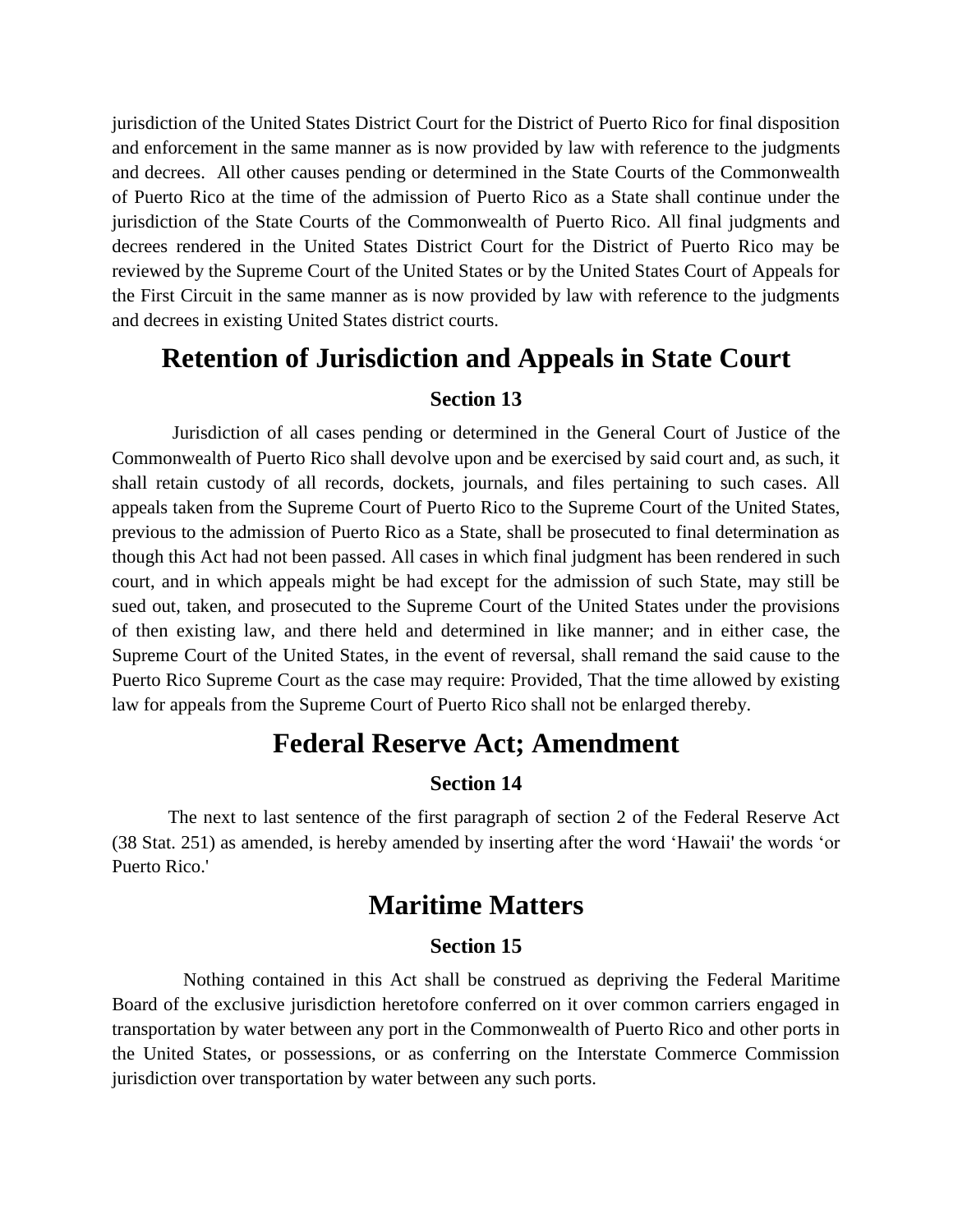### **Taxation**

#### **Section 16**

Upon the effective date of the Admission of the Commonwealth of Puerto Rico as the 51<sup>st</sup> State of the Union, those individuals and corporations then currently enjoying tax status and tax benefits existing under Puerto Rico Income, Gift and Estate Tax Statutes and the U.S. Internal Revenue Code on that date, shall continue in that status and with those benefits for a period of twenty (20) years from that effective date of Admission. The U.S. Internal Revenue Service shall promulgate such Rules and Regulations as may be deemed necessary and/or convenient in order to carry out this Statutory Provision.

### **Repeal**

### **Section 17**

All parts of the Puerto Rican Federal Relations Act, Pub. L. No. 81-600, 64 Stat. 3 19 (1950) (codified at 48 U.S.C §§ 731b-731e (1994)) ("Public Law 600") and any remaining sections in effect of the Act of Apr. 12, 1900, 31 Stat. 77 ("Foraker Act") and of the Act of Mar. 2, 1917, 39 Stat. 961, as amended, ("the Puerto Rican Federal Relations" Act, also popularly known as the "Jones Act"), which are in conflict with the provisions of [this Act,](http://www.lbblawyers.com/statetoc.htm) are hereby repealed

### **United States Citizenship**

#### **Section 18**

Nothing contained in this Act shall operate to confer United States citizenship, nor to terminate citizenship heretofore lawfully acquired, nor restore citizenship heretofore lost under any law of the United States or under any treaty to which the United States may have been a party.

### **Separability**

#### **Section 19**

If any provision of [this Act,](http://www.lbblawyers.com/statetoc.htm) or any section, subsection, sentence, clause, phrase, or individual word, or the application thereof to any person or circumstance is held invalid, the validity of the remainder of the Act and of the application of any such provision, section, subsection, sentence, clause, phrase, or individual word to other persons and circumstances shall not be affected thereby.

### **General Amendment and General Repeal**

#### **Section 20**

All Acts or parts of Acts referring to "the 50 states" shall be amended to read "the 51 states" and all such Acts or parts of Acts referring to the Islands and Territories of Guam,